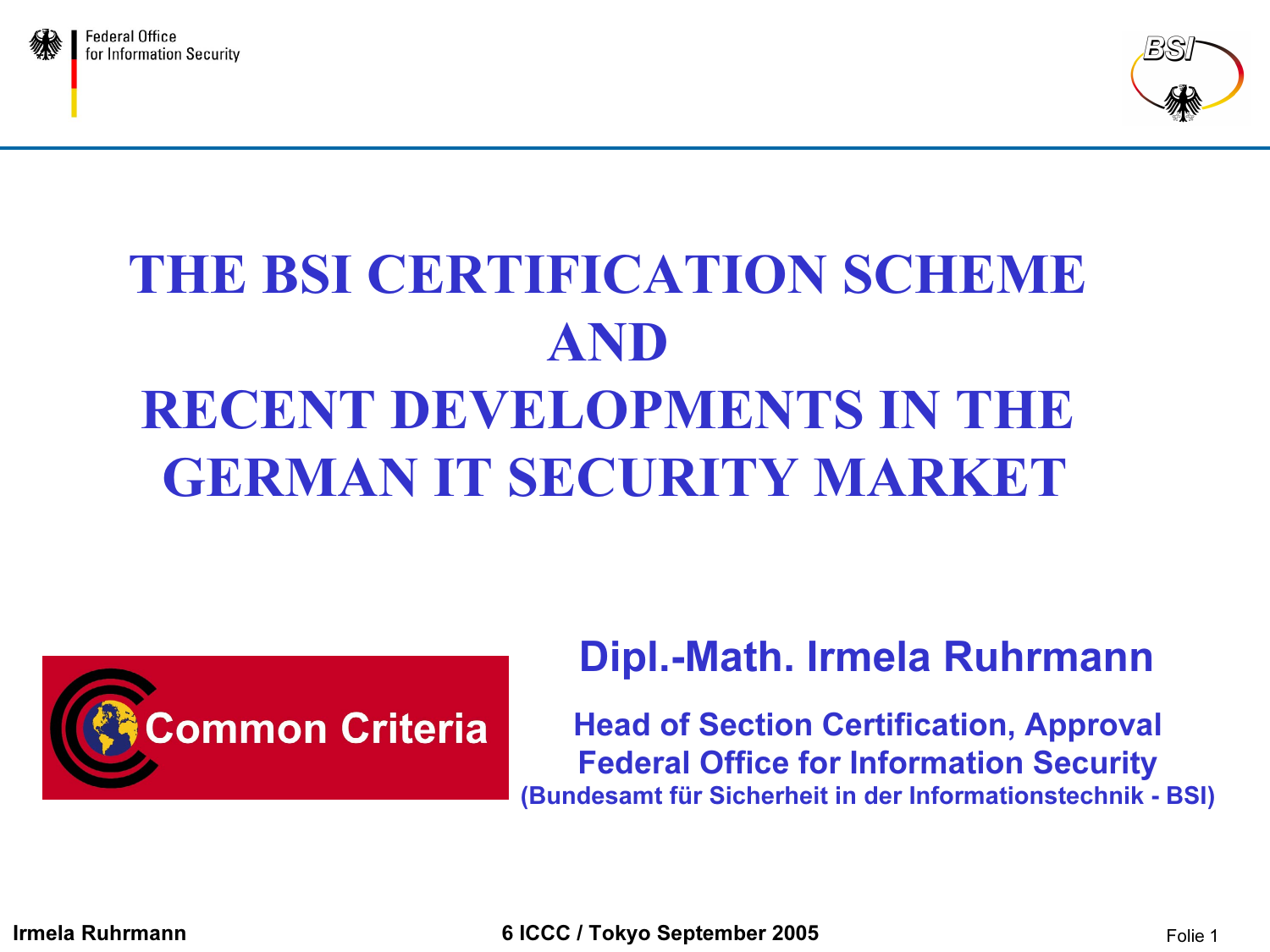



The Federal Office for Information The Federal Office for Information Security (BSI) was established by Security (BSI) was established by the German Parliament in 1991. the German Parliament in 1991. § 3 of the Act on the Establishment § 3 of the Act on the Establishment of the BSI, dated 17.12.1990 (Federal of the BSI, dated 17.12.1990 (Federal Law Bulletin I p. 2834) defines the Law Bulletin I p. 2834) defines the tasks of BSI. tasks of BSI.



Federal Office

for Information Security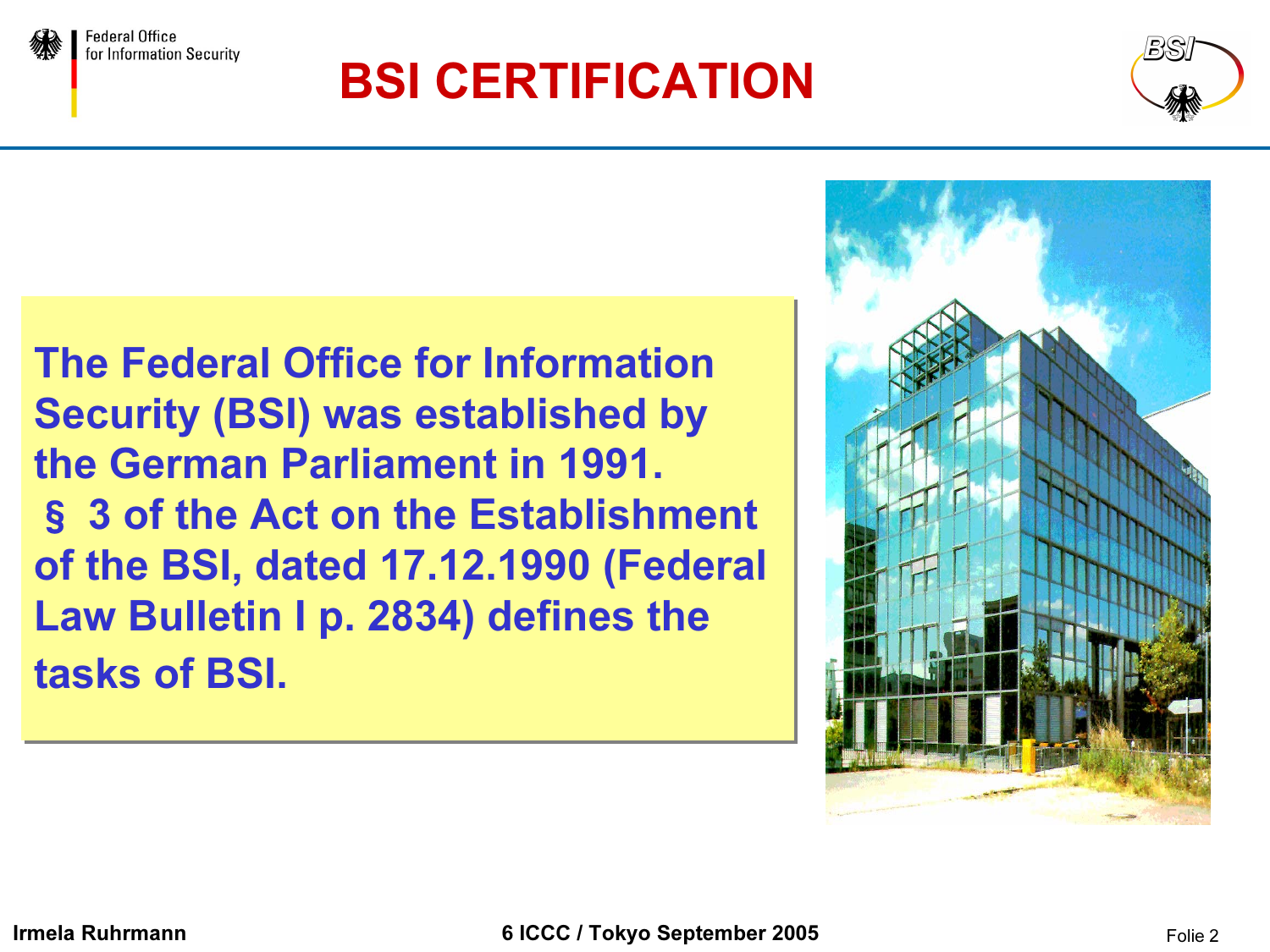





### Tasks defined by § 3 of the Act Tasks defined by § 3 of the Act

- 1. Study Security Risks ... 1. Study Security Risks ...
- 2. Development of Criteria ... 2. Development of Criteria ...
- 3. Test and Evaluate the Security of IT 3. Test and Evaluate the Security of IT Systems or Components and Issue Systems or Components and Issue Security Certificates Security Certificates



4. ...

5. ... 5. ...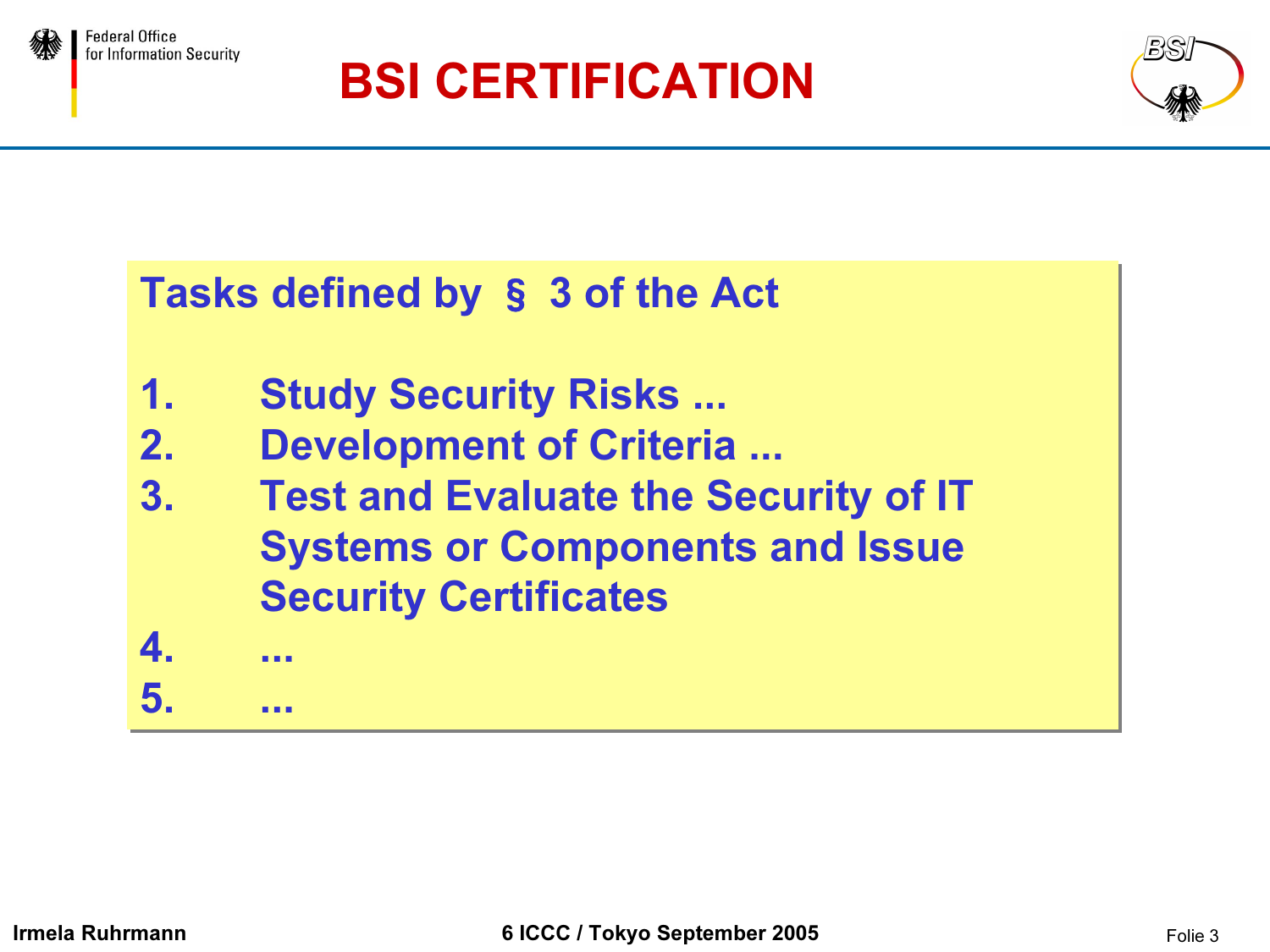





Act on Establishment of BSI (BSIG: December 1990)

BSI Certification Ordinance (BSI ZertV)

Decrees of the Federal Minister of the Interior(e.g. handling of cryptographic problems)

Schedule of Costs (BSI-KostV)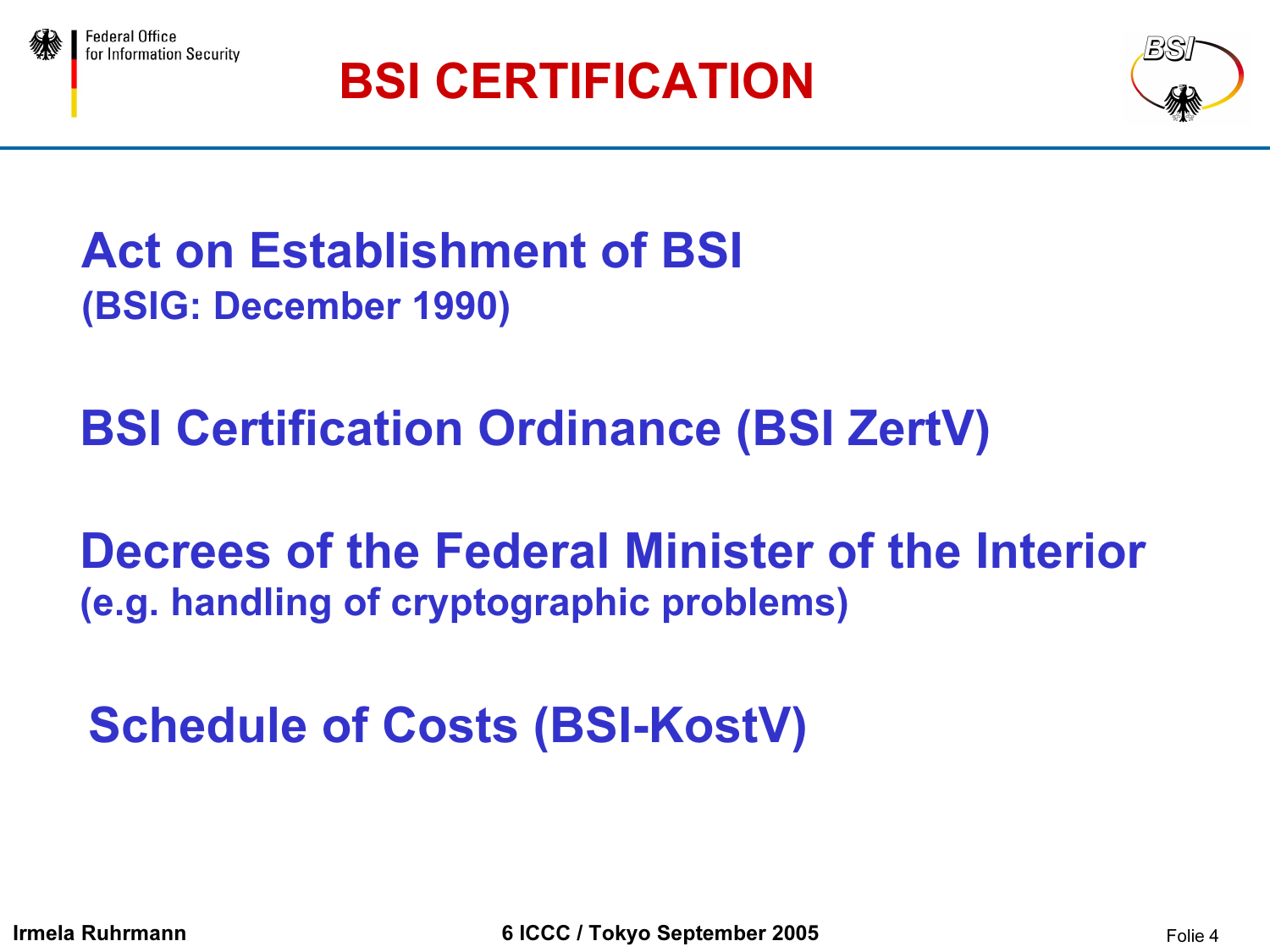## IT-SECURITY CRITERIA



#### **History**

**Federal Office** 

for Information Security



- 1985: US-Orange Book
- 1989: Green Book of BSI
- 1991: Information Technology Security Evaluation Criteria (ITSEC)

| <b>Common Criteria</b>                                               |  |
|----------------------------------------------------------------------|--|
| Common Criteria<br>for Information Technology<br>Security Evaluation |  |
| Part I: Introduction and general model<br>May 1998                   |  |
| Version 20                                                           |  |
| CCIB-98-026                                                          |  |
|                                                                      |  |
|                                                                      |  |

- 1999: Common Criteria (CC) V2.1 Standard ISO/IEC 15408
- 2004: Common Criteria (CC) V2.4 ASE/APE Trial Use Version
- 2005: CC V 3.0 Trial Use Version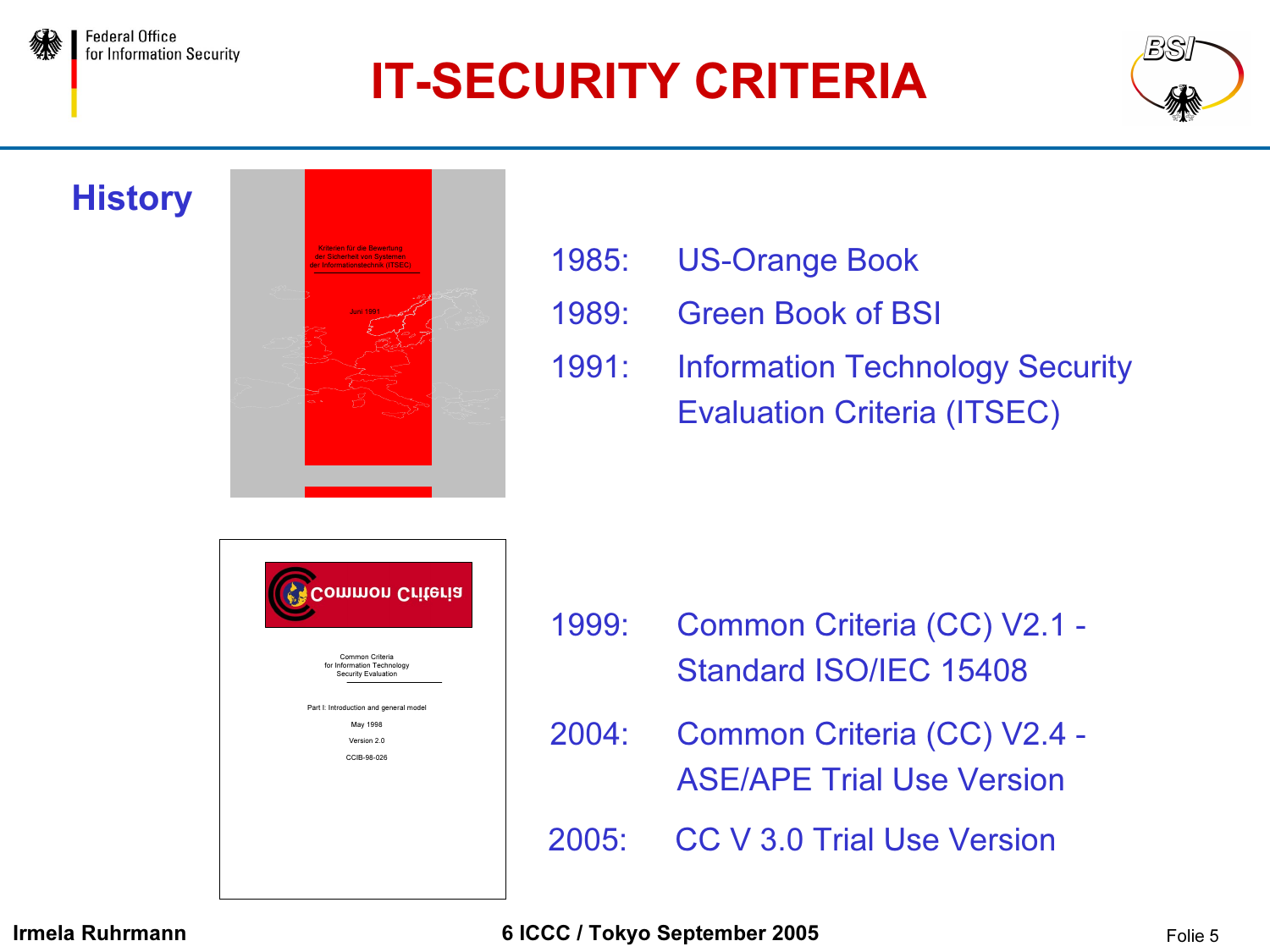

#### **Federal Office** for Information Security

## EVALUATION FACILITIES



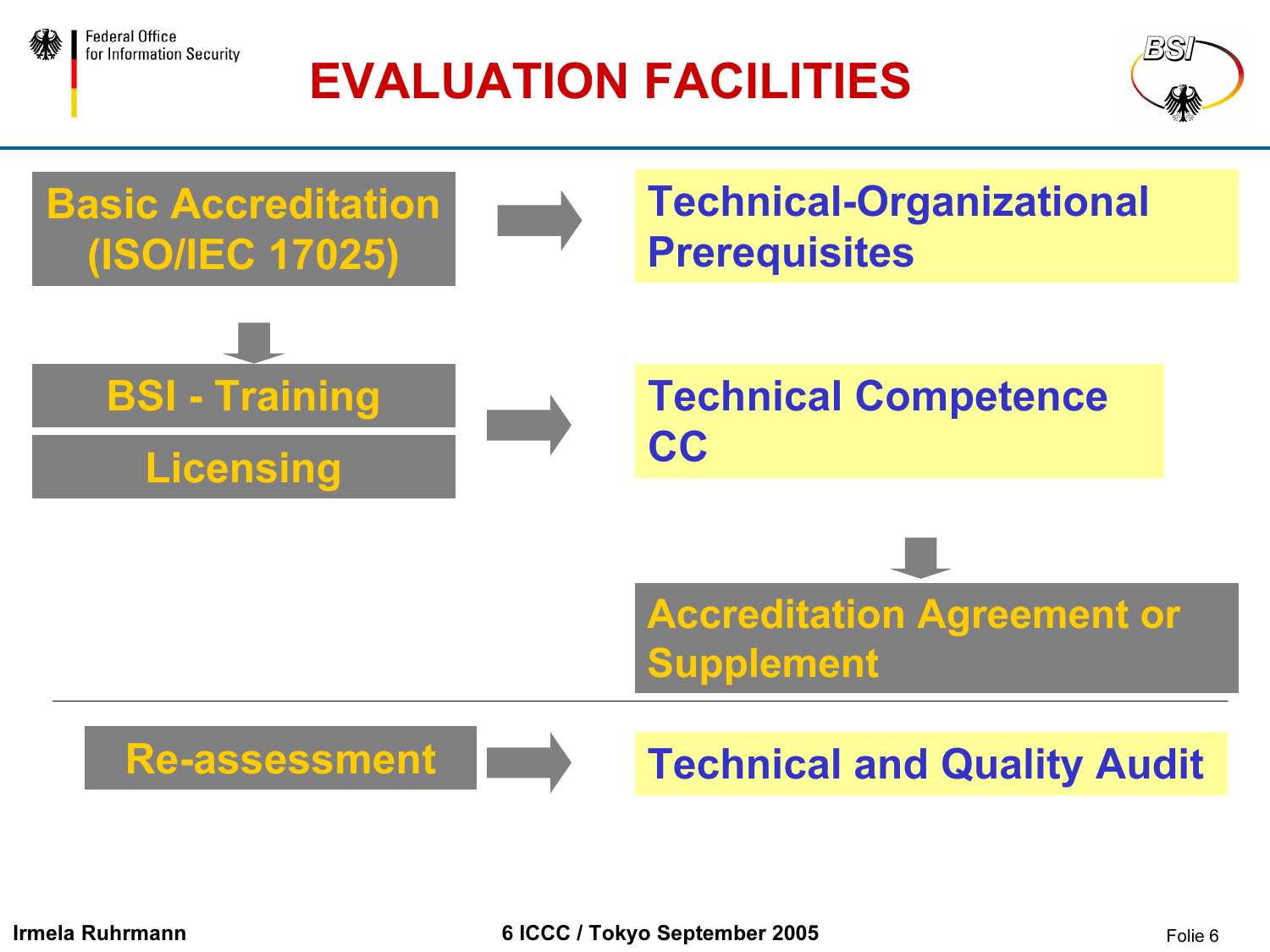

for Information Security

# EVALUATION FACILITIES



- $\bullet$ atsec information security GmbH
- •Atos Origin GmbH
- •CSC Ploentzke AG
- •datenschutz nord GmbH
- $\bullet$  DFKI (German Research Institution for Artificial Intelligence)
- $\bullet$ Industrieanlagen-Betriebsgesellschaft (IABG) mbH
- •media transfer AG
- $\bullet$ SRC Security Research & Consulting GmbH
- •Tele Consulting (TC) GmbH
- •TNO-ITSEF BV
- $\bullet$ T-Systems GEI GmbH
- •TÜV Informationstechnik (TÜVIT) GmbH
- TÜV Nord e. V.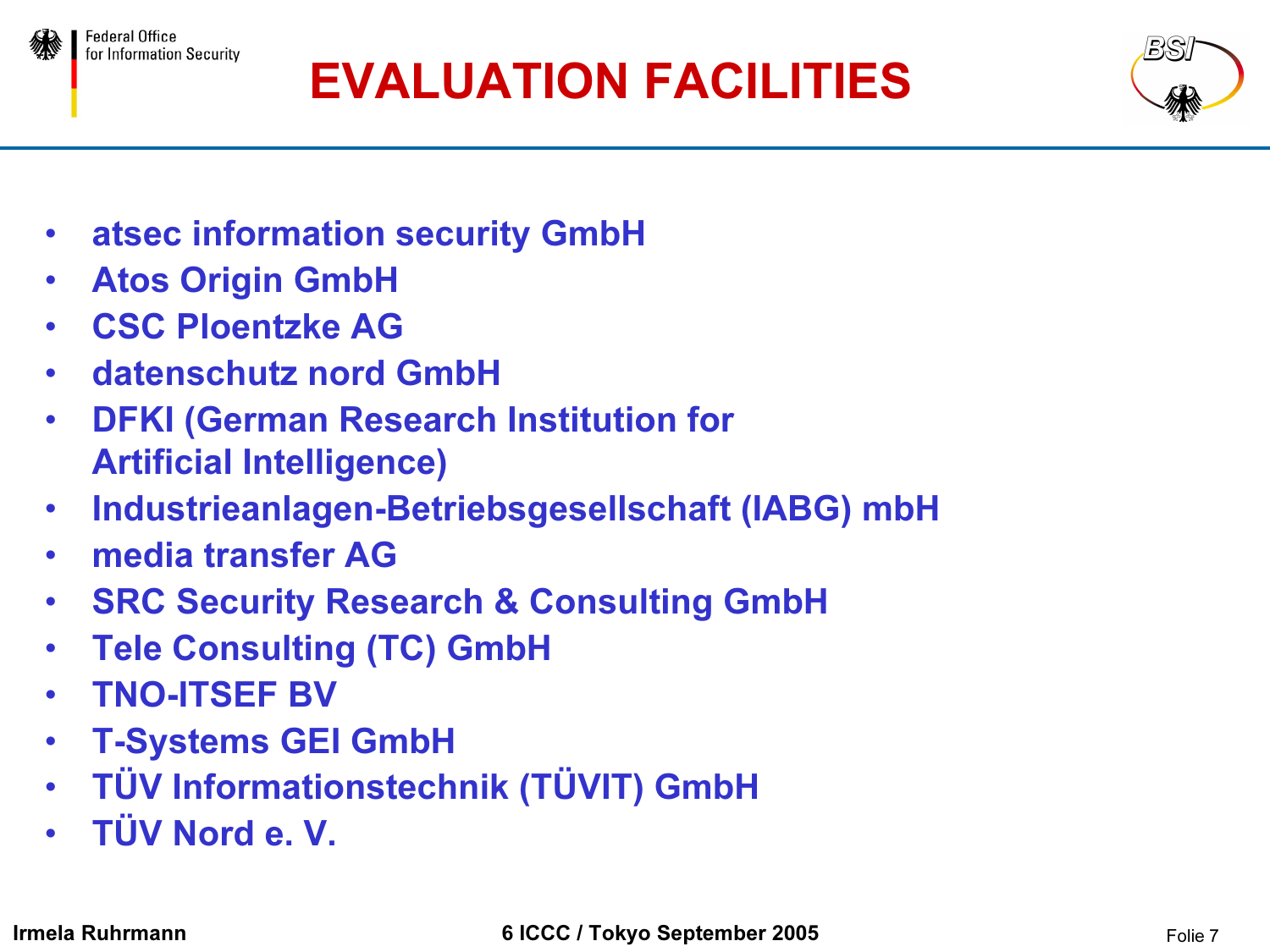

# INTERNATIONAL RECOGNITION



## International Recognition of Certificates

 $\bullet$  International Agreement (2000) / Common Criteria / up to EAL4 / 21 Nations world-wide



 $\bullet$  European Agreement (1998) / Common Criteria + ITSEC / all Evaluation levels / 12 European Nations

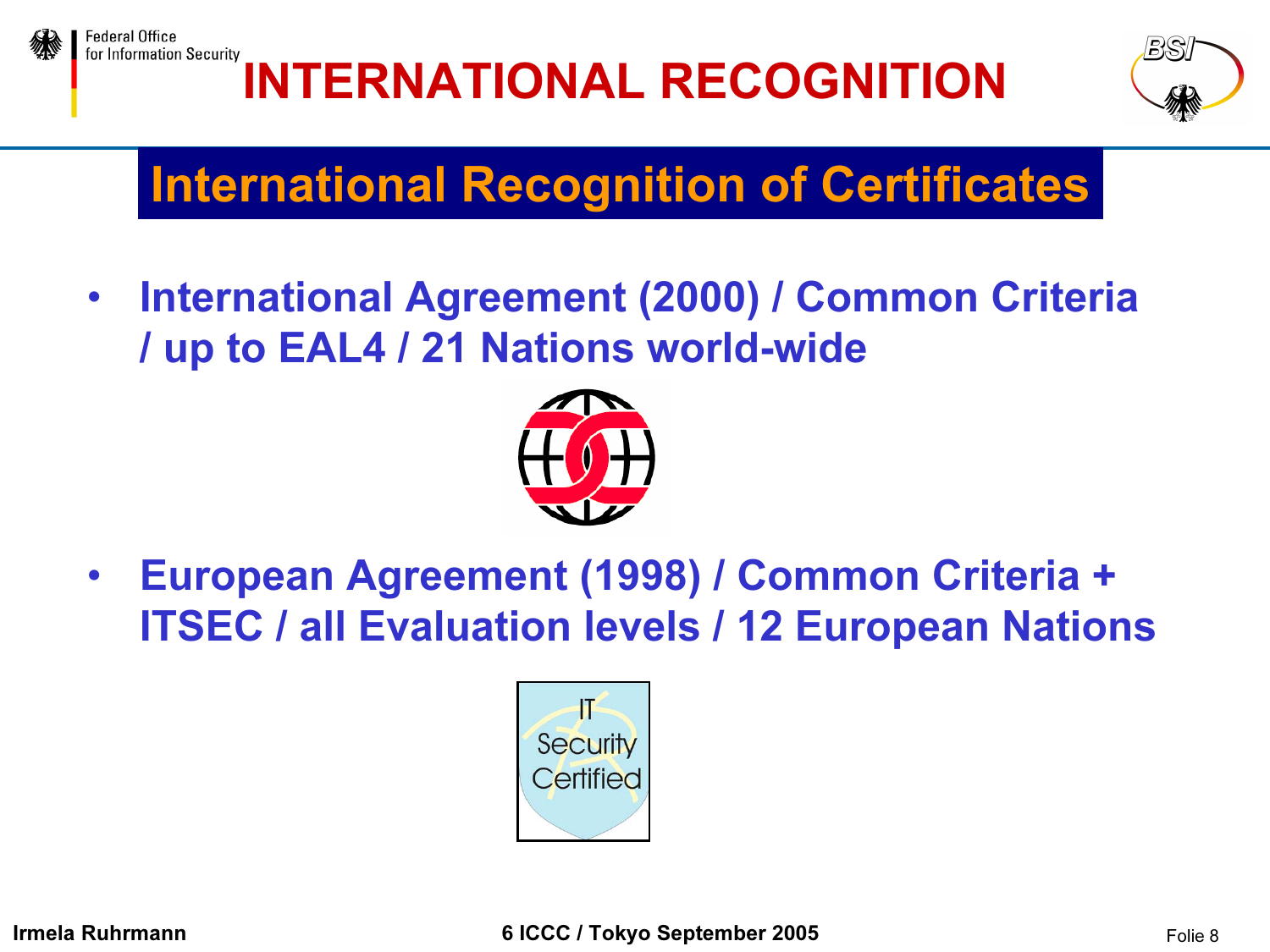



## Types of certification procedures

- • Certification parallel to the product development
- $\bullet$ Certification of a finished TOE
- Assurance Continuity
	- Re-Evaluation
	- Maintenance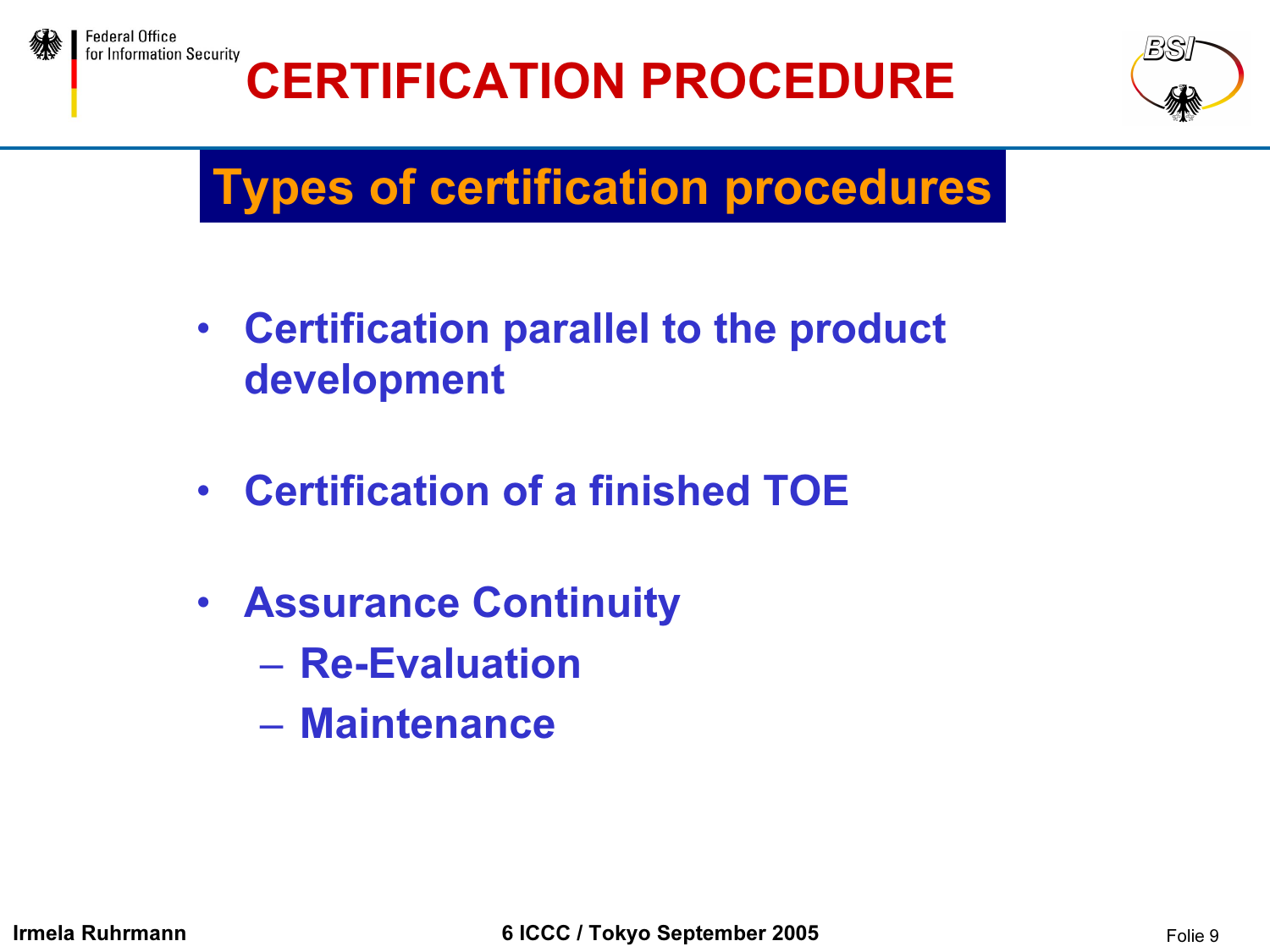



#### Involved Partners



• provides Know-How of criteria andevaluation methods

#### CERTIFICATION BODY

- ensures equivalence of evaluation methods
- ensures neutrality as impartial third party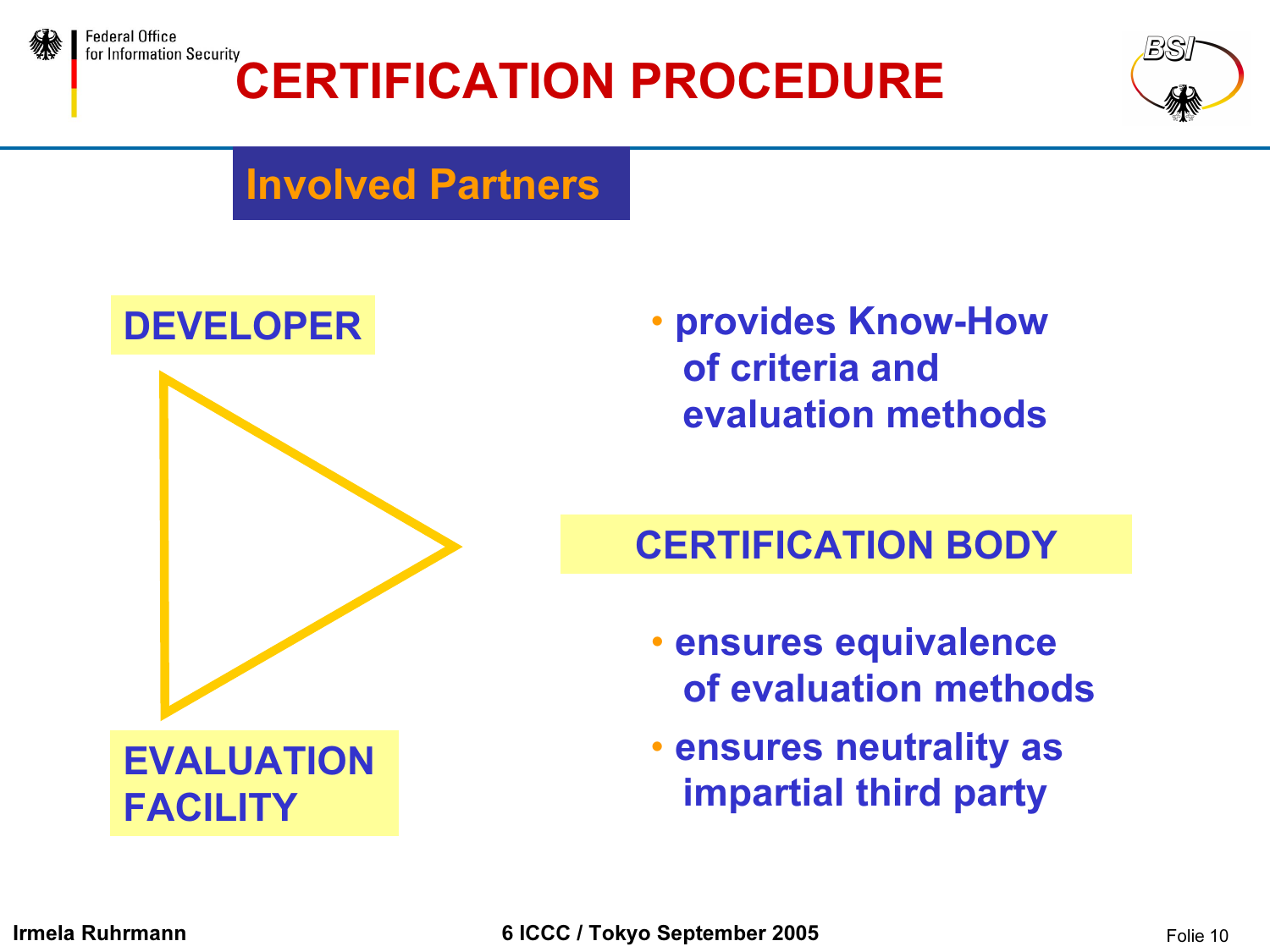

**Federal Office** for Information Security

### CERTIFICATION PROCEDURE

### Phases



BS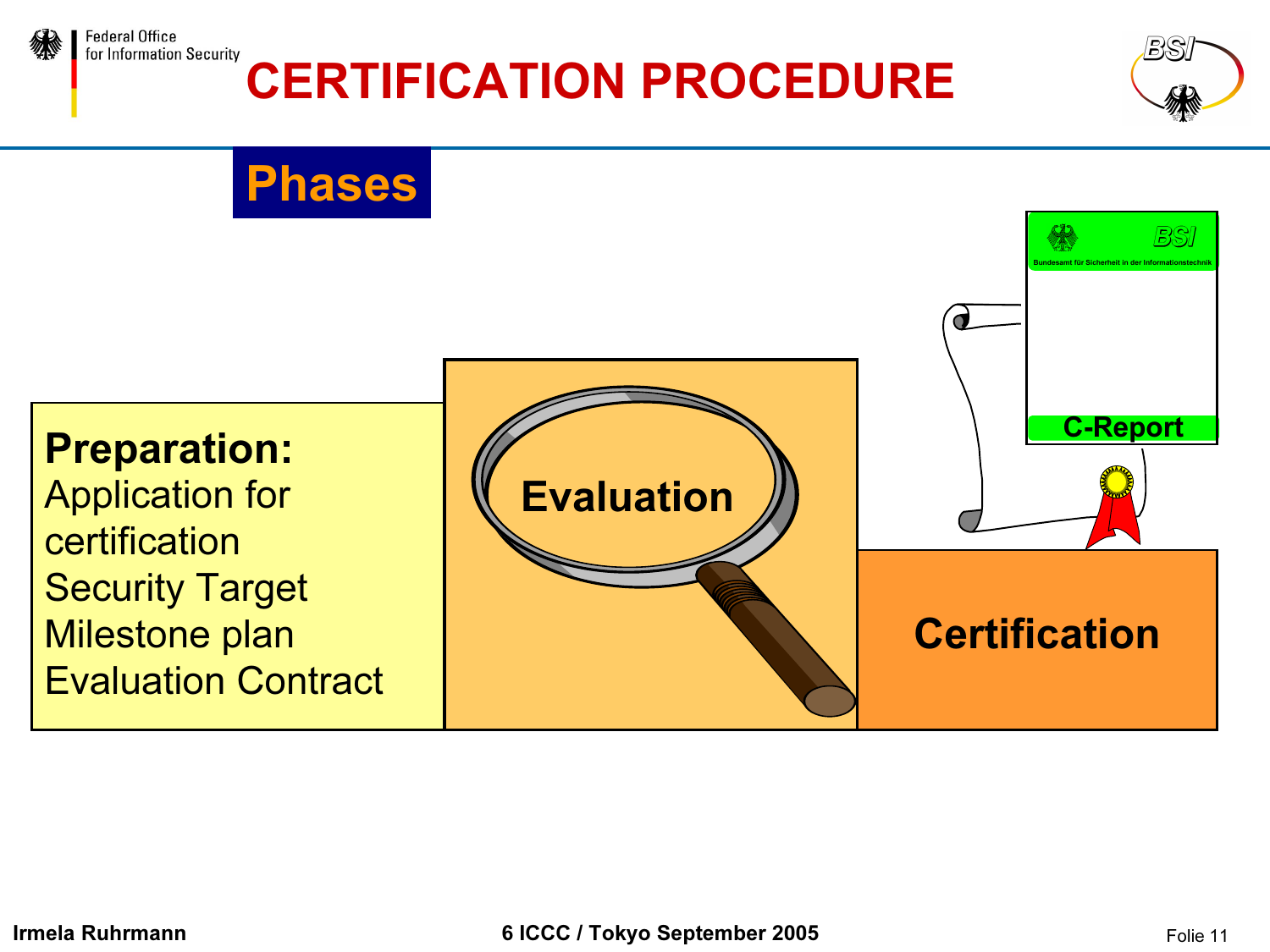



### **Preparation**

- Consulting with the Applicant
- Defining Security Target
- Utilizing Protection Profile if Available
- Determining Evaluation Schedule
- CB Agrees to the Security Target and Schedule
- Certification ID is Assigned by CB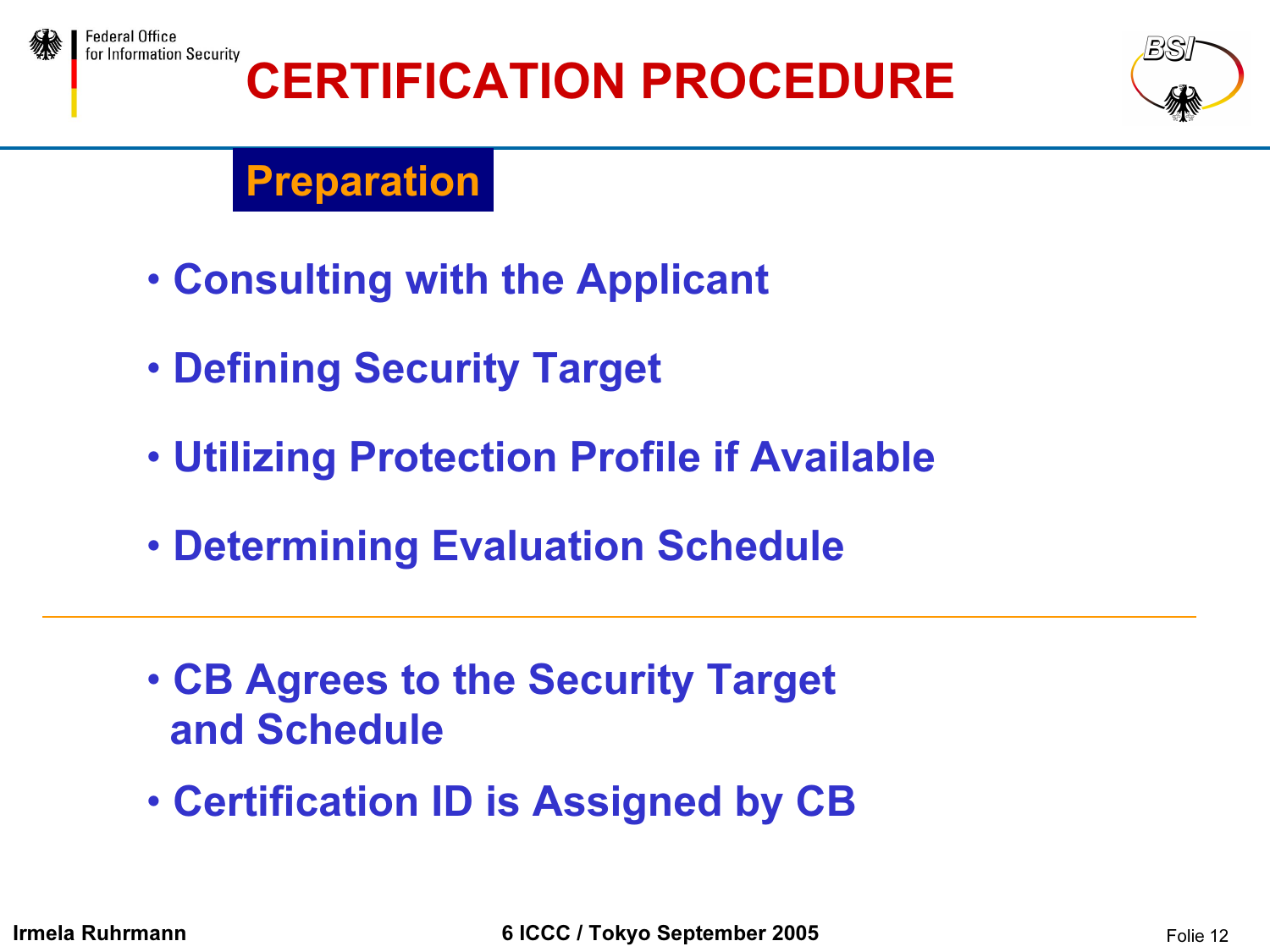





### Evaluation (I)

Evaluation Teams

- Examines TOE and documentationprovided
- Interacts with theDeveloper and Certification Body
- Prepares Evaluation Reports –– delivered to CB and applicant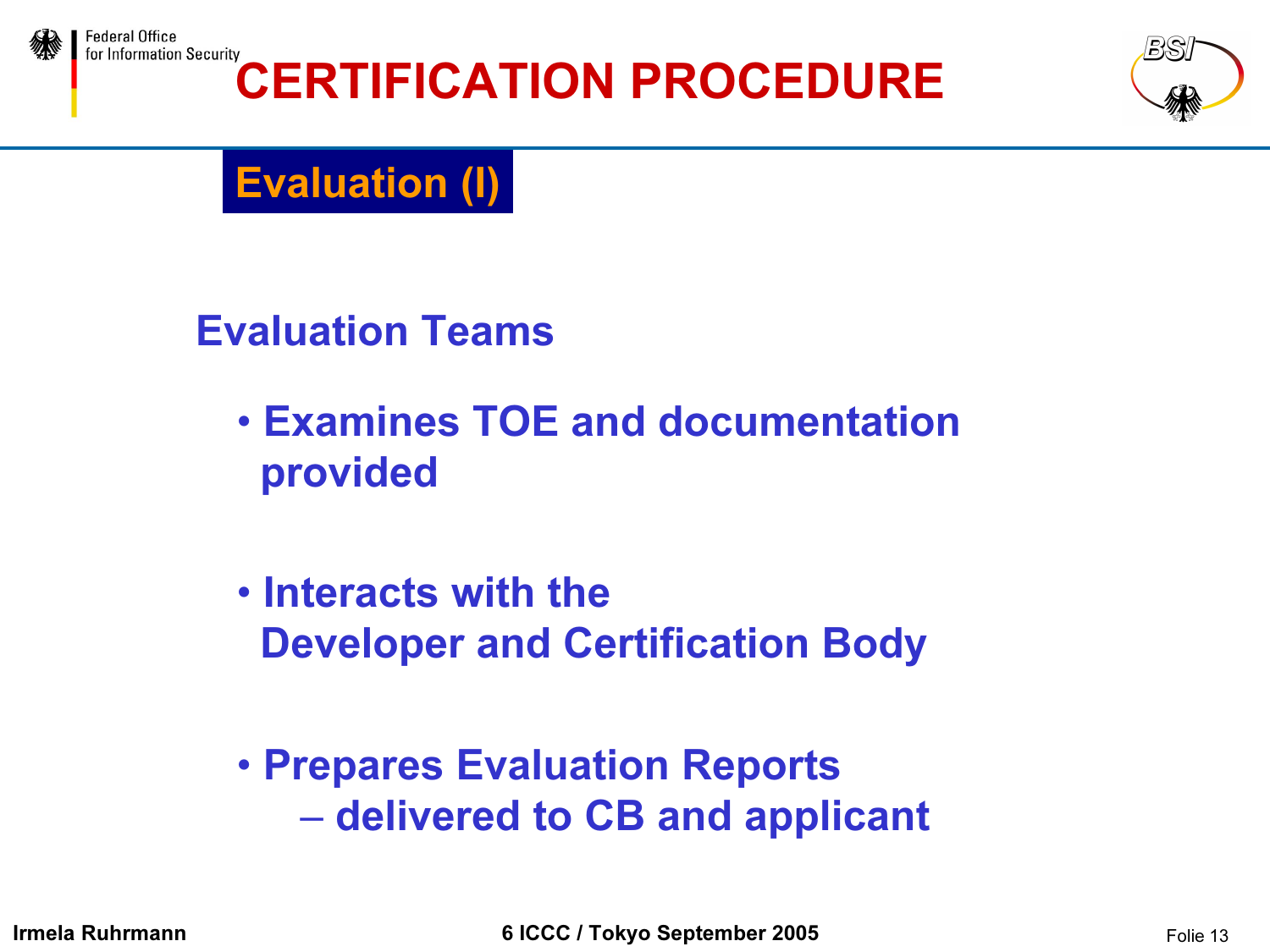



### Evaluation (II)

*•* Oversight by the Certification Body (CB)

#### Ensures

- $\mathcal{L}_{\mathcal{A}}$ **Consistency**
- $\mathcal{L}_{\mathcal{A}}$ High Standards of Competence
- -Impartiality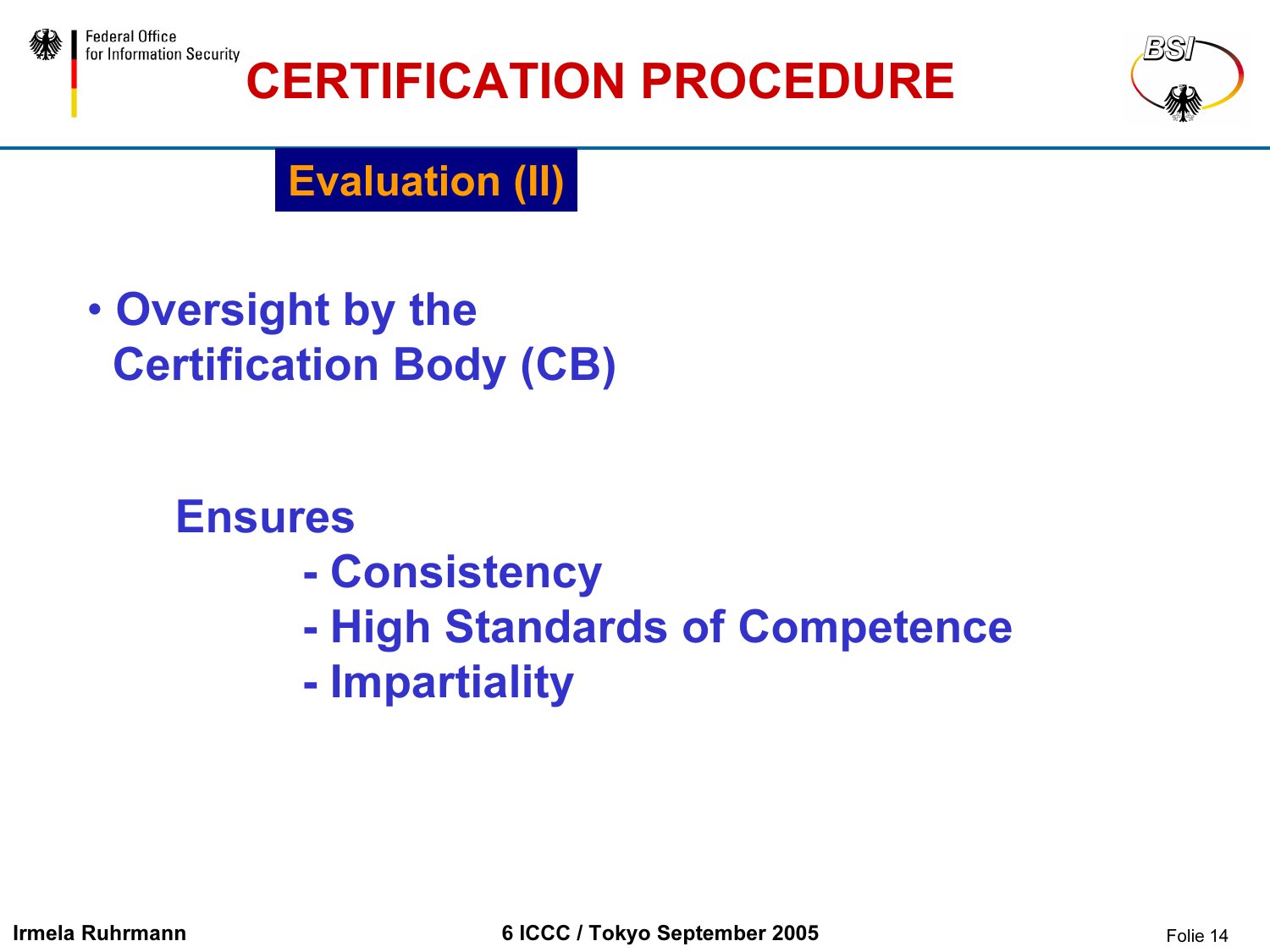



## Evaluation (III)



- Ensures Compliance with Scheme Rules
- Advises on the Use of Criteria andEvaluation Methodology
	- Actively Participates in Problem Solution
	- Issues Scheme Notices (AIS)
	- Guidance Documents
- Co- Audit of the Development Environment • Attend Testing and Penetration Testing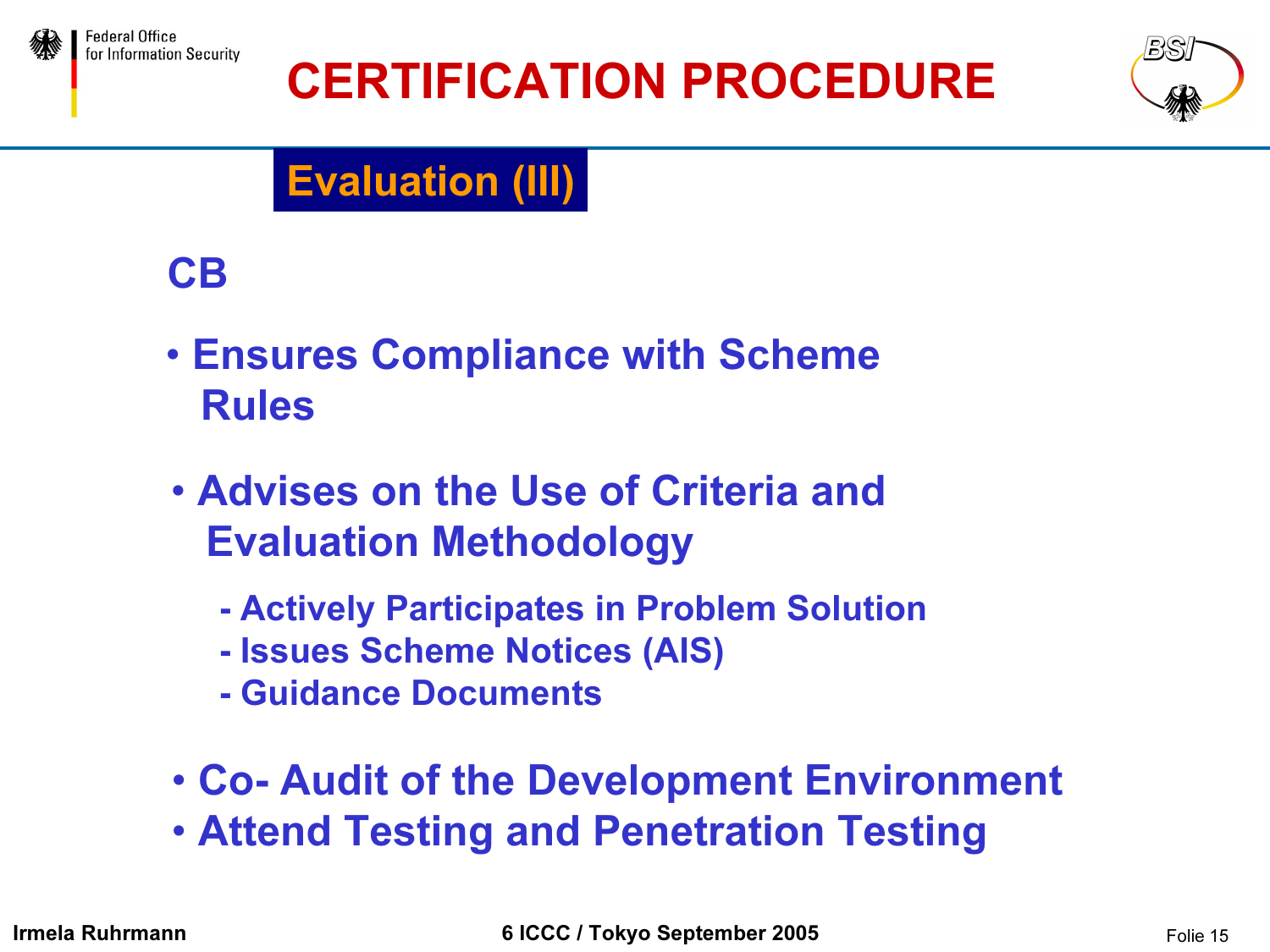

Federal Office for Information Security

## CERTIFICATION PROCEDURE



Evaluation (IV)

# Conclusion of Evaluation

## CB Approves Evaluation Technical Report (ETR)

**Irmela Ruhrmann** Folie 16 **GICC / Tokyo September 2005** Folie 16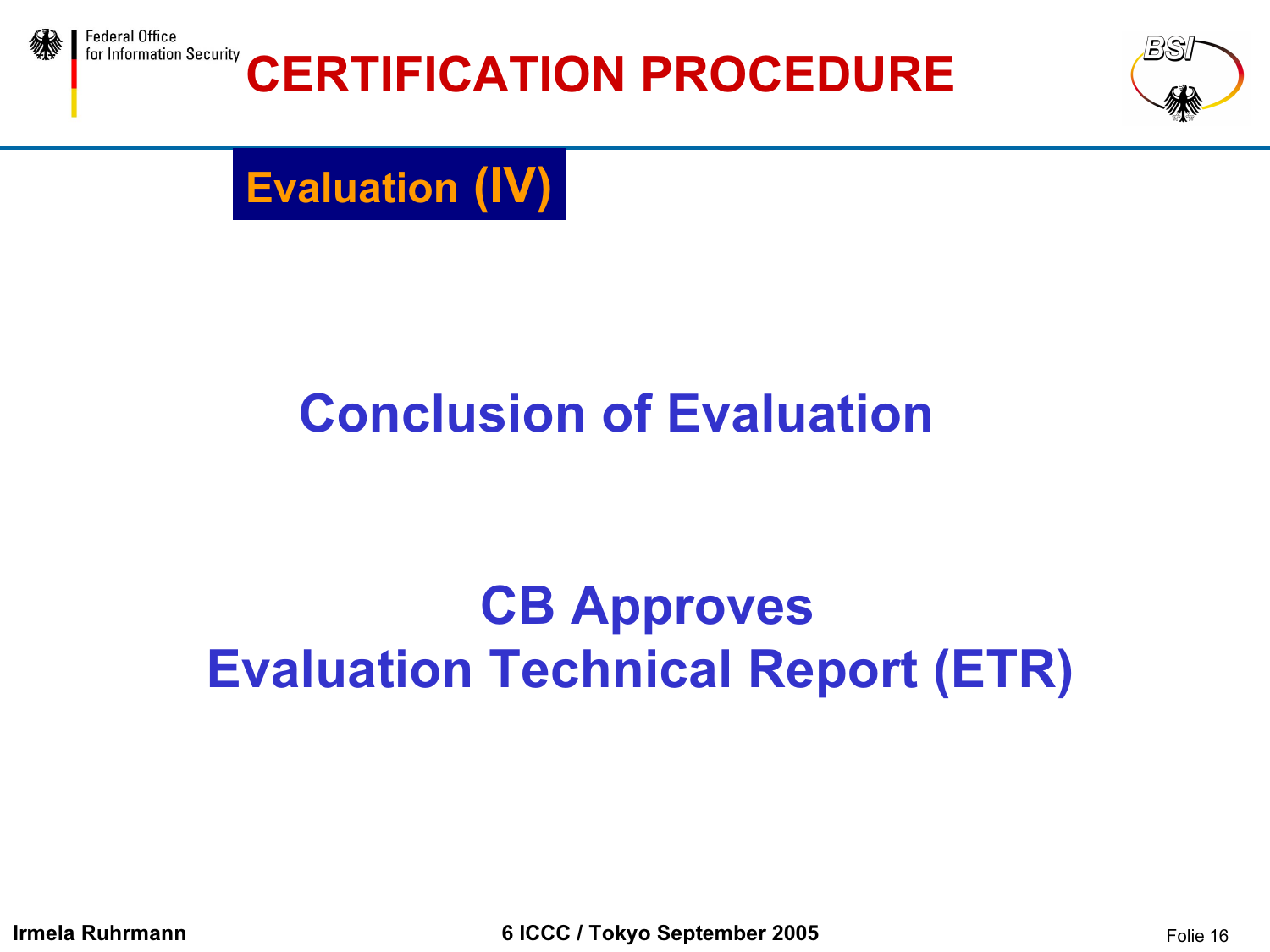



### **Certification Report**



- Details of the CertificationProcedure
- Advice on the Product:
	- > Description of the
	- Area of Application
	- Security Functions
	- Evaluation Assurance Level (EAL) or Assurance Package
	- > Detailed User Notes
	- Mutual Recognition **Requirements**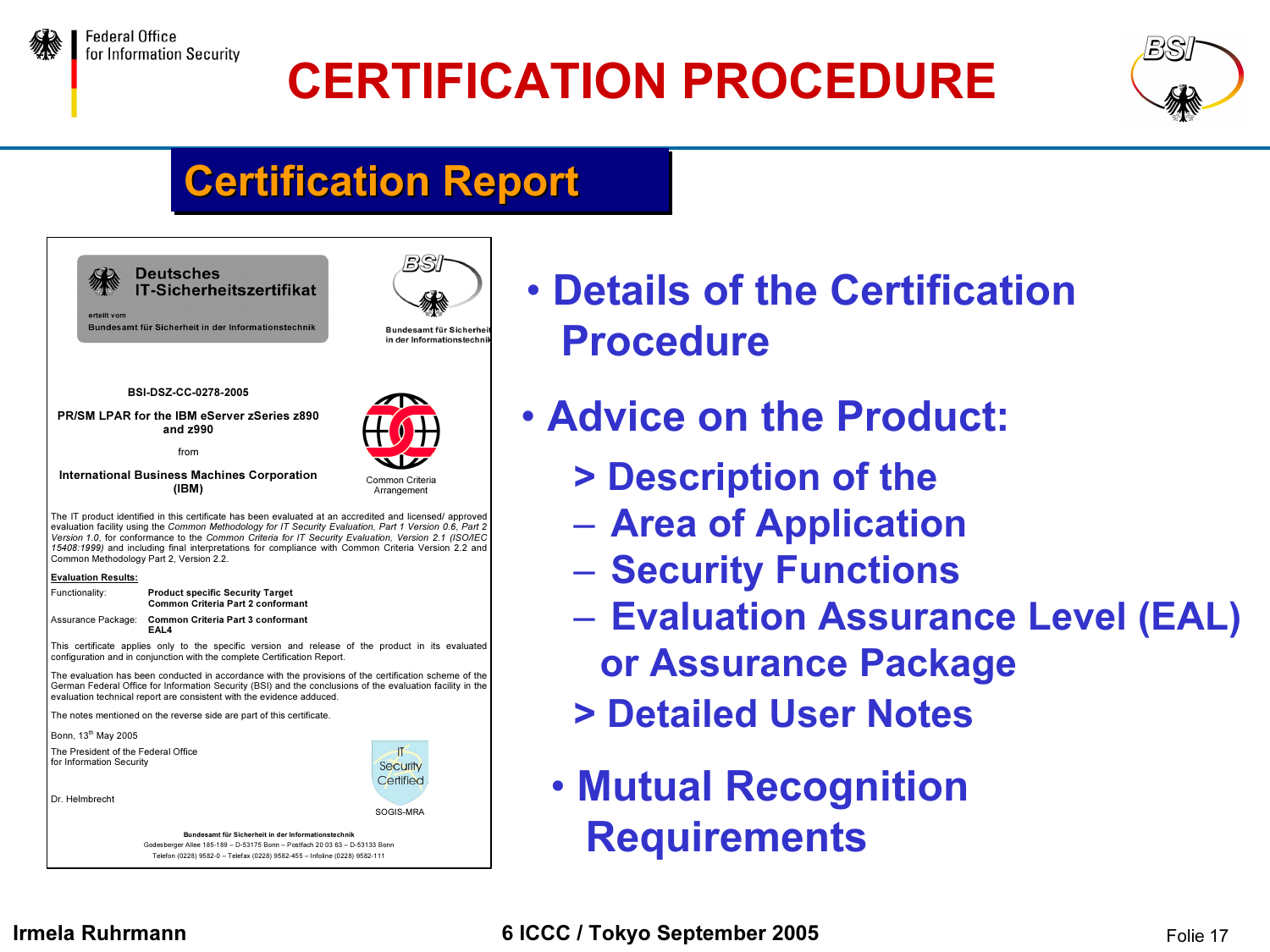



### Publication of Certificates

- *•* Available on BSI-Web-Site:
	- Current list of certificates to download
	- Certification reports of all German IT-Security certificates of the BSI to download
	- Certified Protection Profiles
	- Links to the Web-Sites of the Partner organisations

## http://www.bsi.bund.de/zertifiz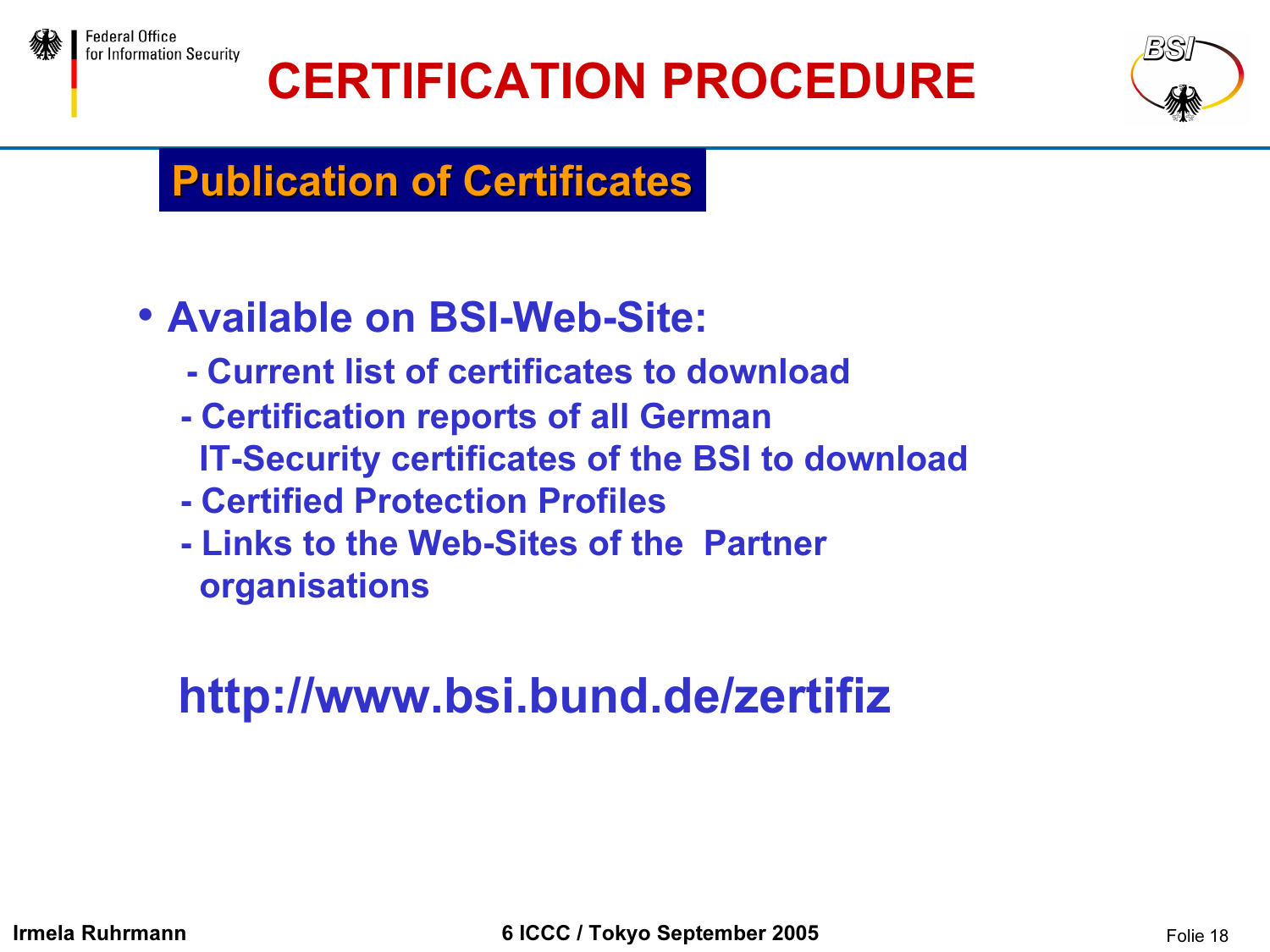

## CERTIFIED PRODUCTS



### Product-types Certified / under Certification

#### Software Products

- Operating Systems
	- Mainframe
	- Midsize (F-C2, F-B1)
	- Smartcards
- PC Security Products
- Data Communication Products
- Firewalls
- Biometric Security Products
- Smartcard Applications

#### Hardware Products

- Chipcard Reader
- Smartcard Reader
- Smartcard Controller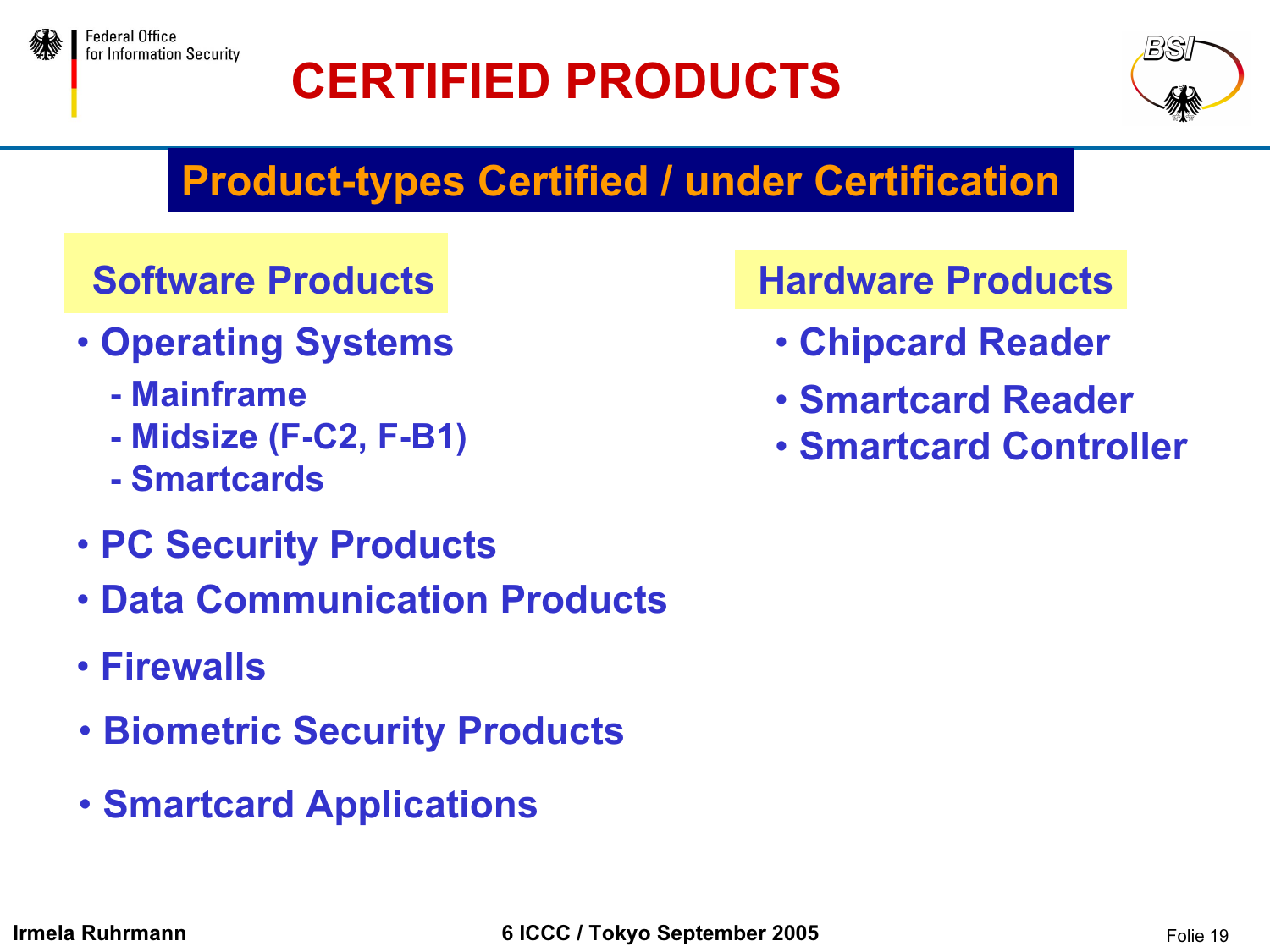

#### for Information Security SIGNIFICANCE OF CERTIFICATION



### Market development of CC certified Products

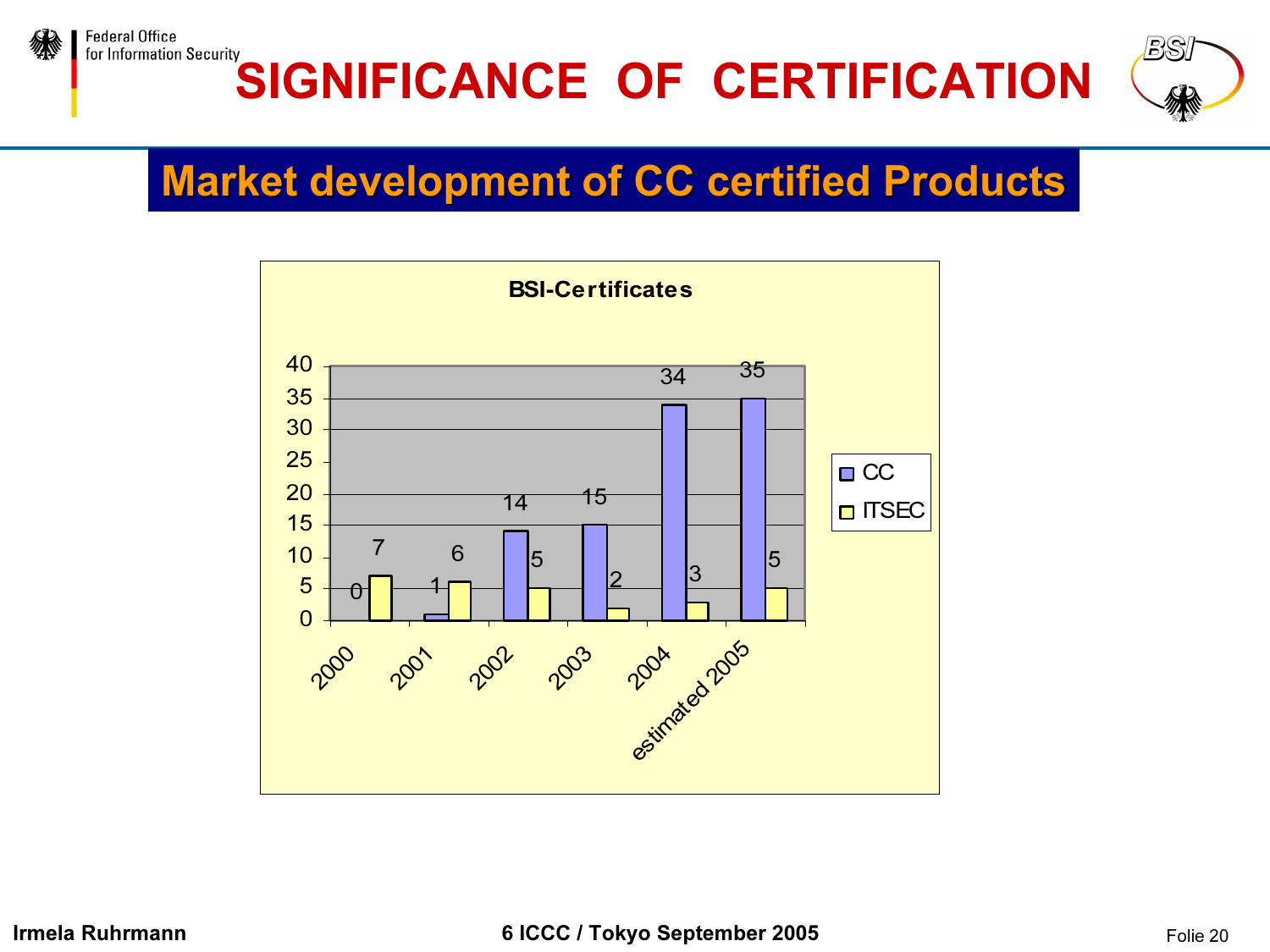





### **Recent Protection Profile Developments**

- $\bullet$  Low Assurance Protection Profile for a Software BasedPersonal Firewall for home Internet use
- • Low Assurance Protection Profile for an Office Based Photocopier Device
- $\bullet$ Low Assurance Protection Profile for a VPN Gateway
- $\bullet$  Low Assurance Protection Profile for a Voice over IP Infrastructure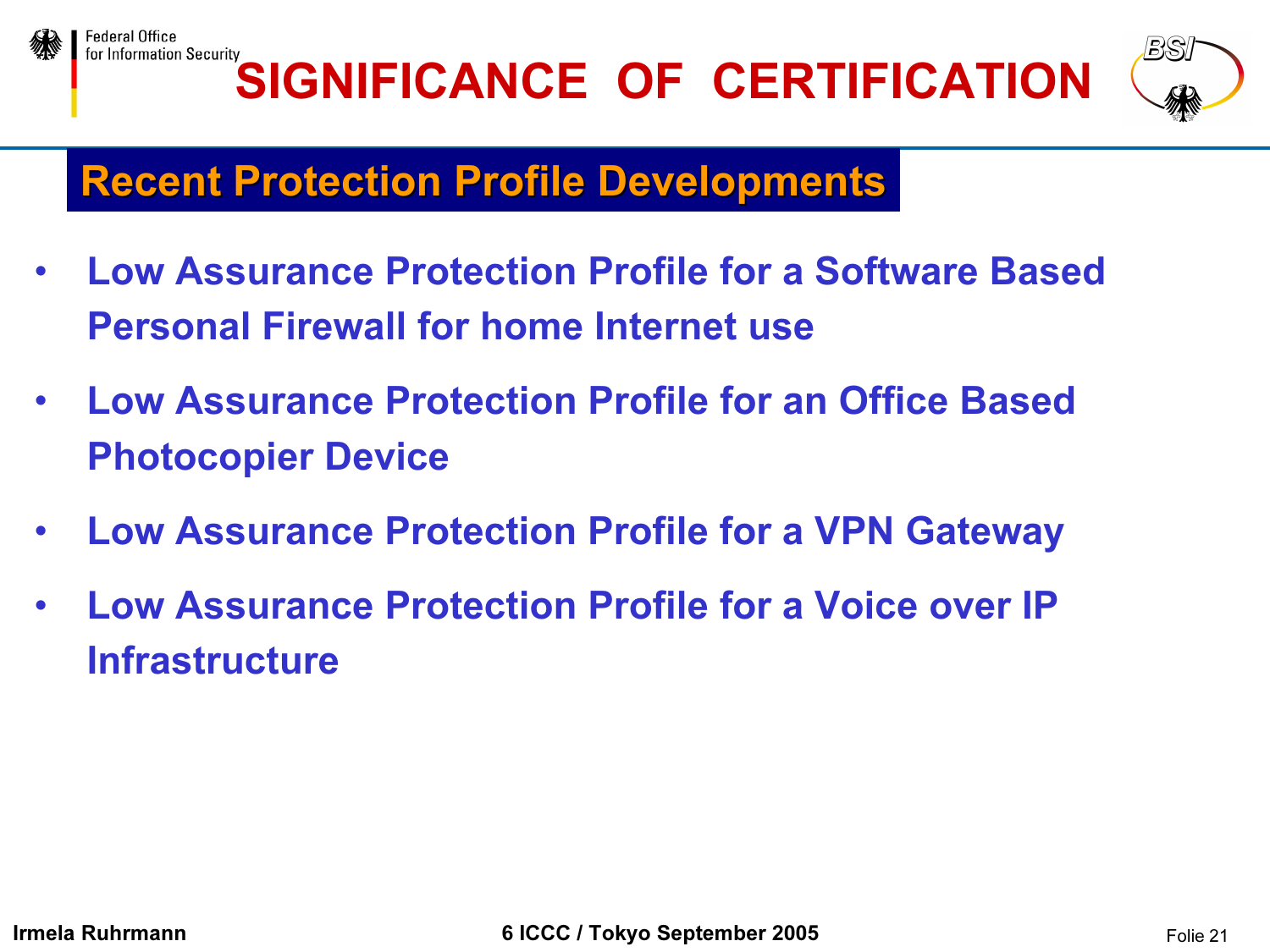





### **Recent Protection Profile Developments**

- $\bullet$ Protection Profile - Biometric Verification Mechanism
- • Protection Profiles for Health Sector, e.g. Health Professional Card
- $\bullet$  Protection Profile - Machine Readable Travel Document with"ICAO Application" (e-Passport)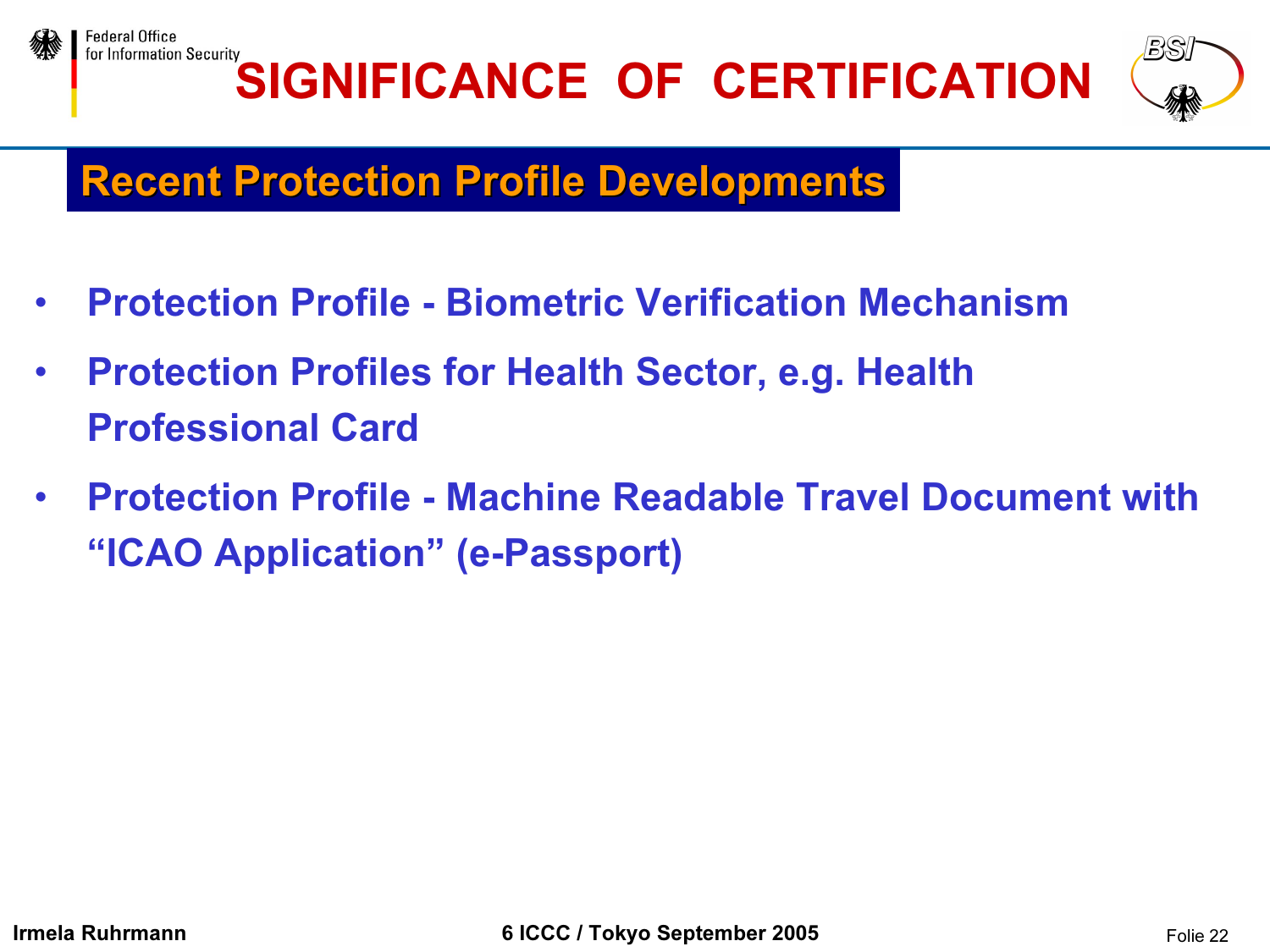

for Information Security SIGNIFICANCE OF CERTIFICATION



### Recent Certificates (Examples)

- Infineon Smartcard-Controller (SLE66C82P/m1474a15 and SLE66C42P/m1495a15 )
- Renesas **Smartcard-Controller (Renesas AE46C1 -**HD65246C1
- SuSE **Operating Systems (SUSE Linux Enterprise Server)**
- IBM Operating Systems, e.g. z/OS, AIX, PR/SM Directory-Server, Tivoli Access Manager
- Microsoft **Firewall (ISA Server 2000)**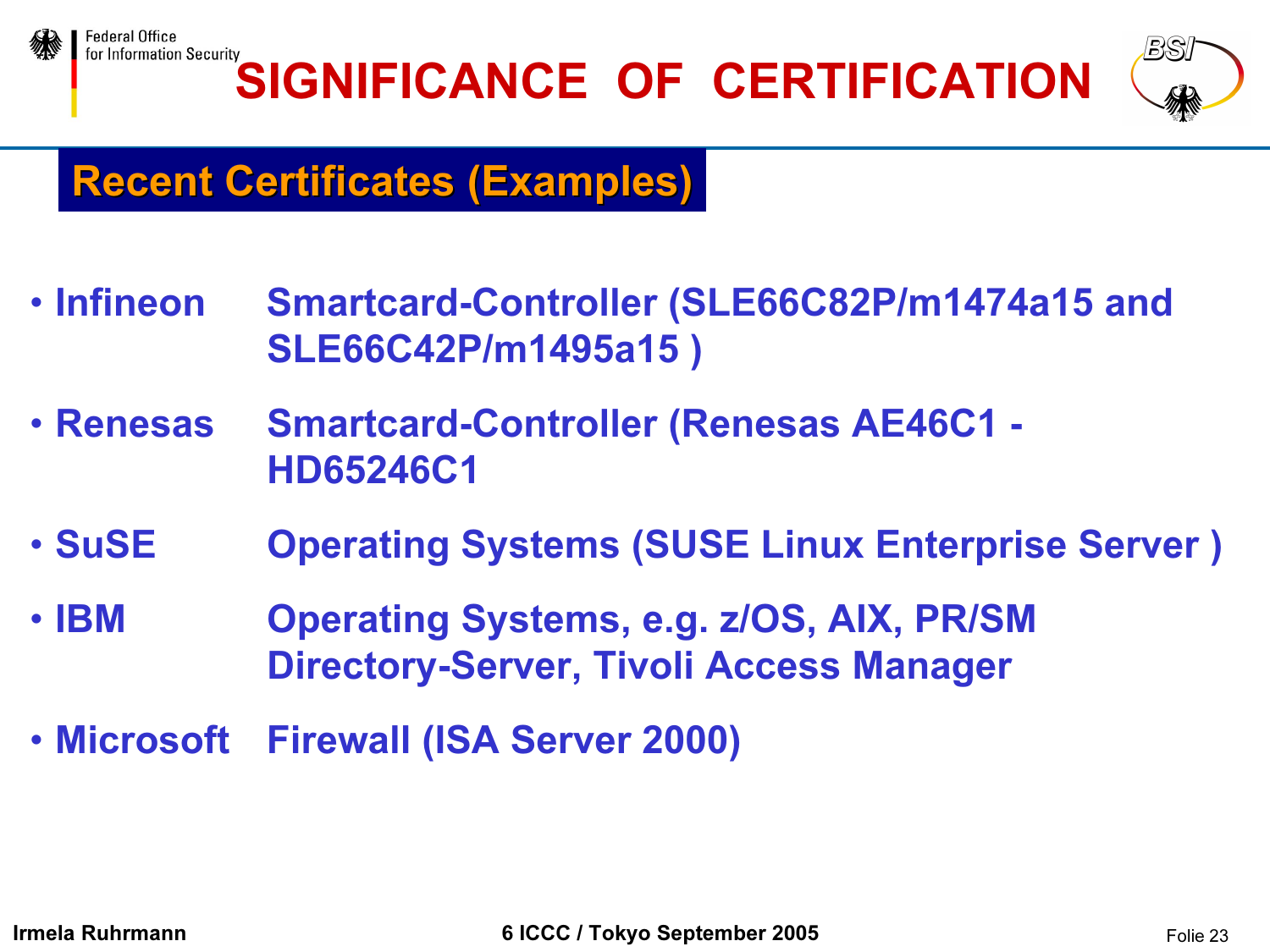



### Recent Certificates (Examples)

- GeNUA **Firewall (GeNUGate)**
- Utimaco **PC-Security Products (SafeGuard Easy)**
- Philips **Smartcard Controller (P5CC036V1C and** P5CC009V1C5)
- Sony Sony IC Card Reader / Writer (RC-S940 - CXD9768GG)
- Sharp **Smartcard Controller (SM4128)**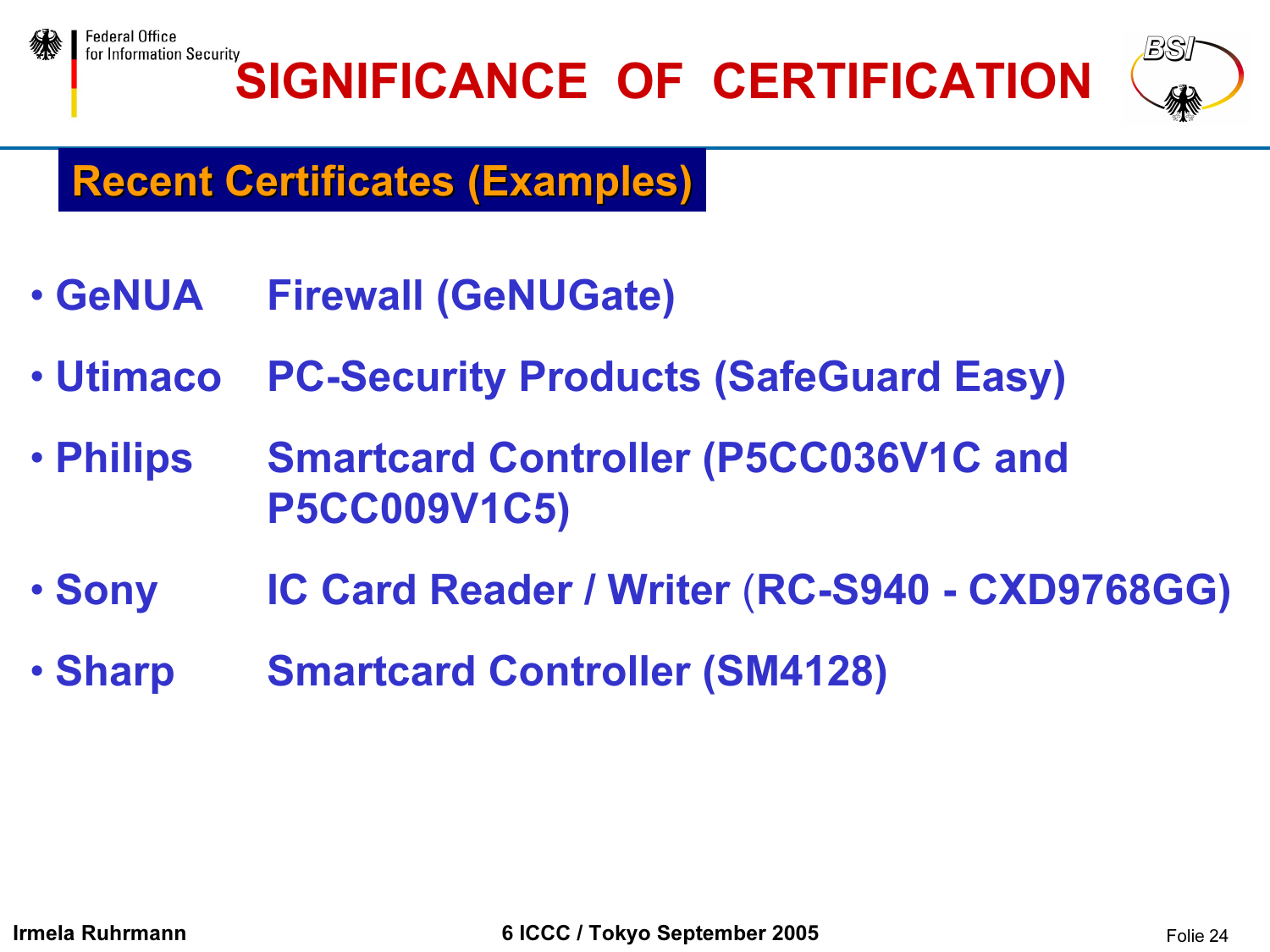

# SIGNIFICANCE OF CERTIFICATION



### **Acquisition Policies for CC certified Products in Europe**

- EU Commission:Digital Tachograph: Directive equivalent to law
- NATO: → Infosec Technical and Implementation Directive on the use of Common Criteria in NATO (Draft)
- Multilateral Defense: → Airbus A 400M **→ Eurofighter 2000**
- UN/G8:**→ G8 - Principles on Critical Infrastructure Protection**
- **Germany**
- **→ Digital Signature Law** 
	- → Health Cards
	- **→ Passports and ID documents**

#### Acquisition Policies in EU/Germany at this point in time concern special areas (public, defense) Trend: increasing importance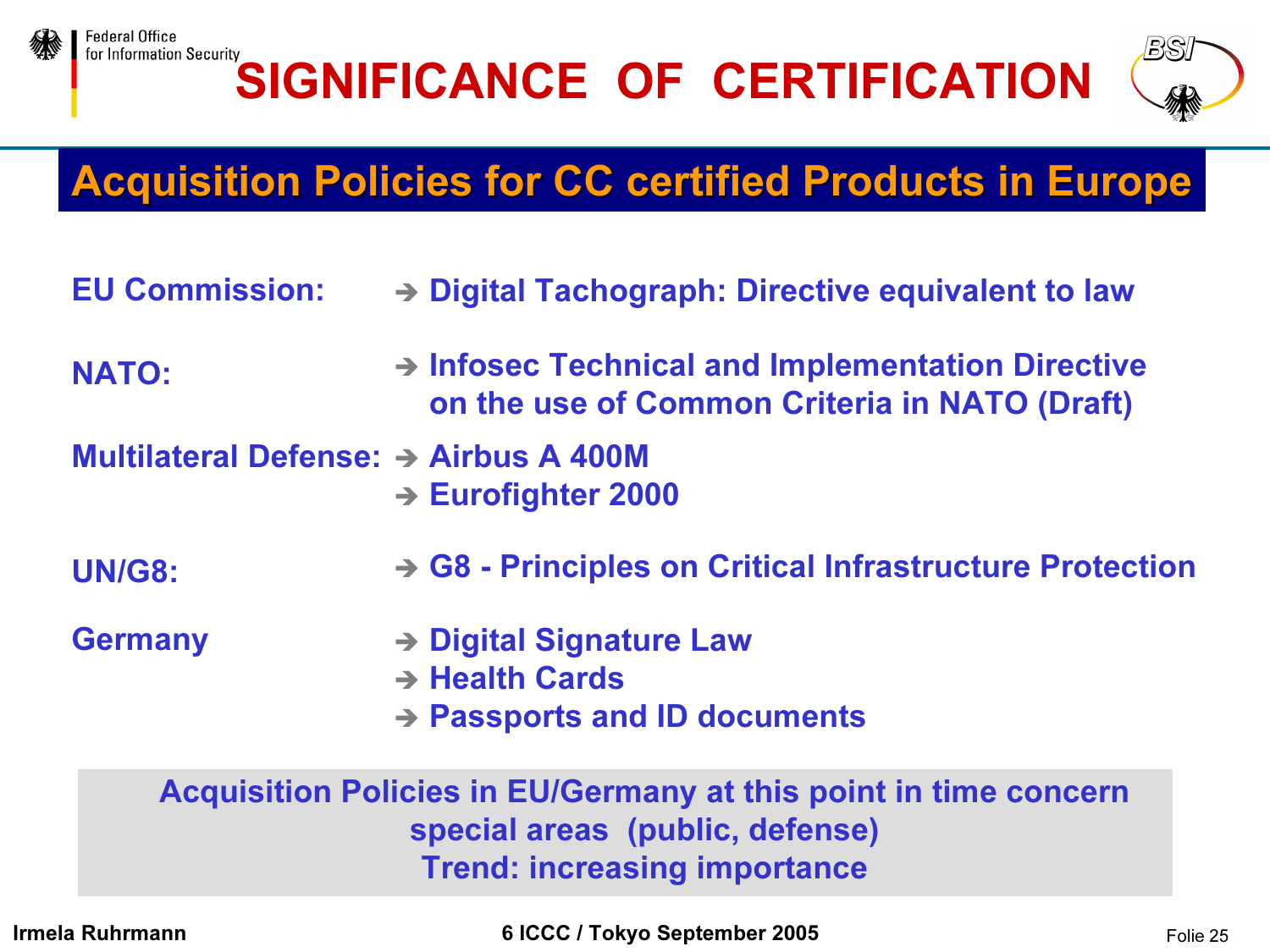





### Medium term effects of the present market trend

- • Complete product ranges of IT market leaders are being certified in accordance with CC.
- In the long run the whole IT-market will be affected because ITsecurity is of increasing importance in system solutions.
- $\bullet$  Protection Profiles: standardised technical evaluation rules according to CC-standard within product classes (CC) are increasing rapidly.
- Market forecast: Product certification is becoming a competition criteria.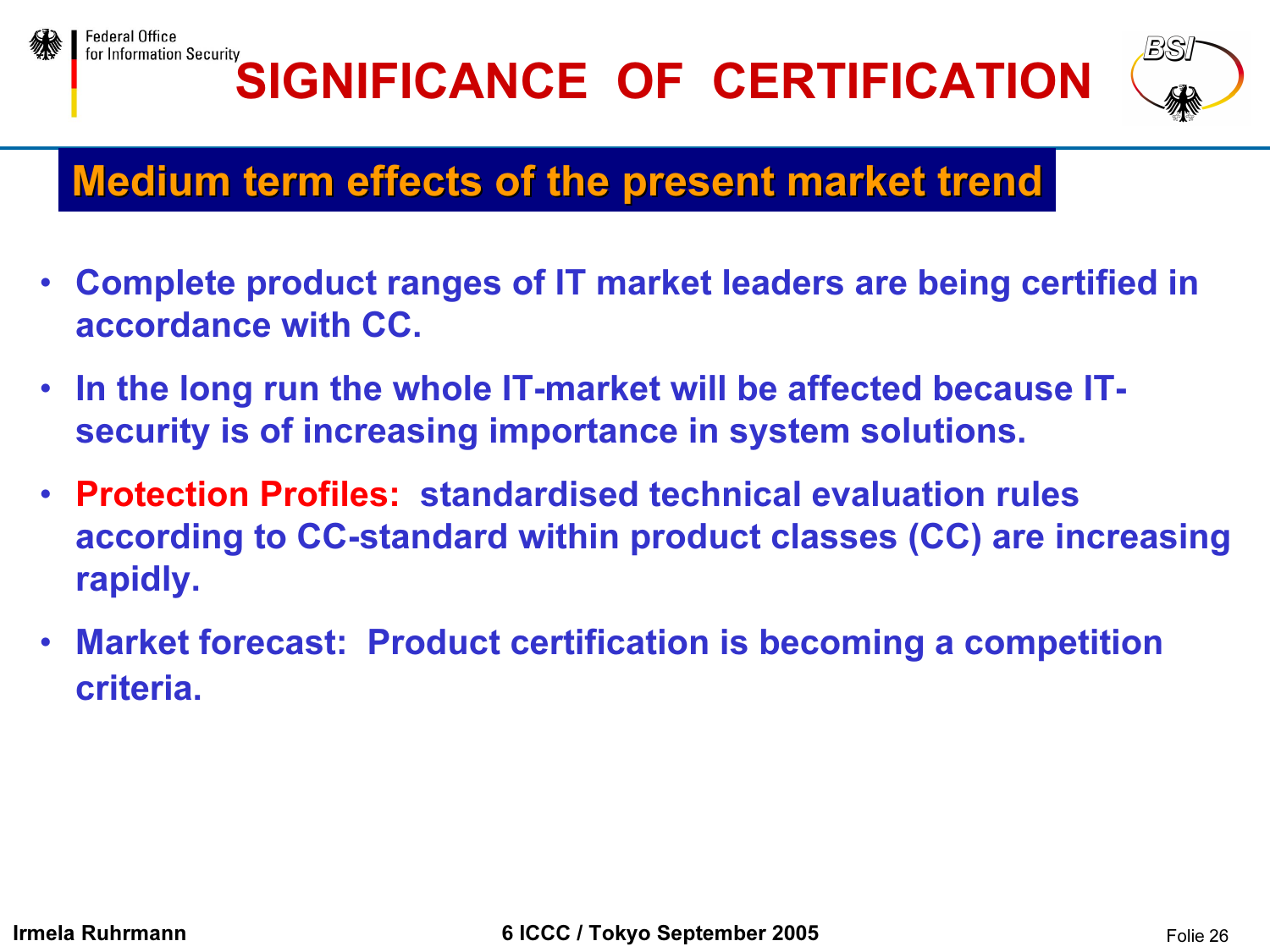

### E-CARD STRATEGY



### Projects of the German Government



9th March 2005: Resolution of the Federal Cabinet for the eCard Strategy of the Federal Government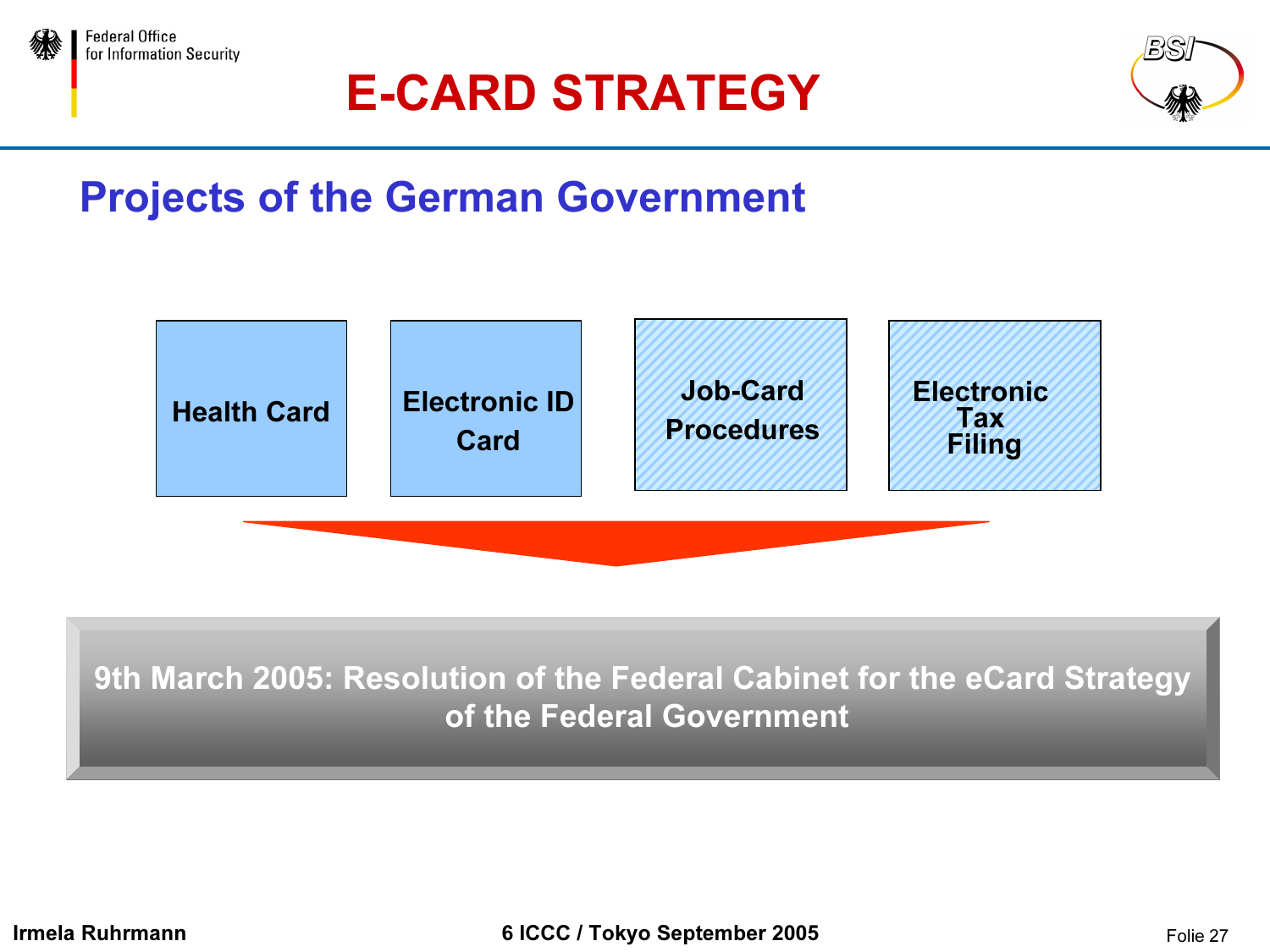

## E-CARD STRATEGY



### **Objectives**

- $\bullet$  Interoperability of the Smartcards through common Reference of Standards
- $\bullet$ Broad Introduction of electronic Authentication
- $\bullet$ Preparation of all Smartcards for qualified digital signatures
- $\bullet$  Production and supply of smartcards, certificates for signatures and the Public Key Infrastructure (PKI) are tasks of the private industry
- $\bullet$ Distribution of signature cards in different application fields
- $\bullet$  Efficiency increase of public administration and health services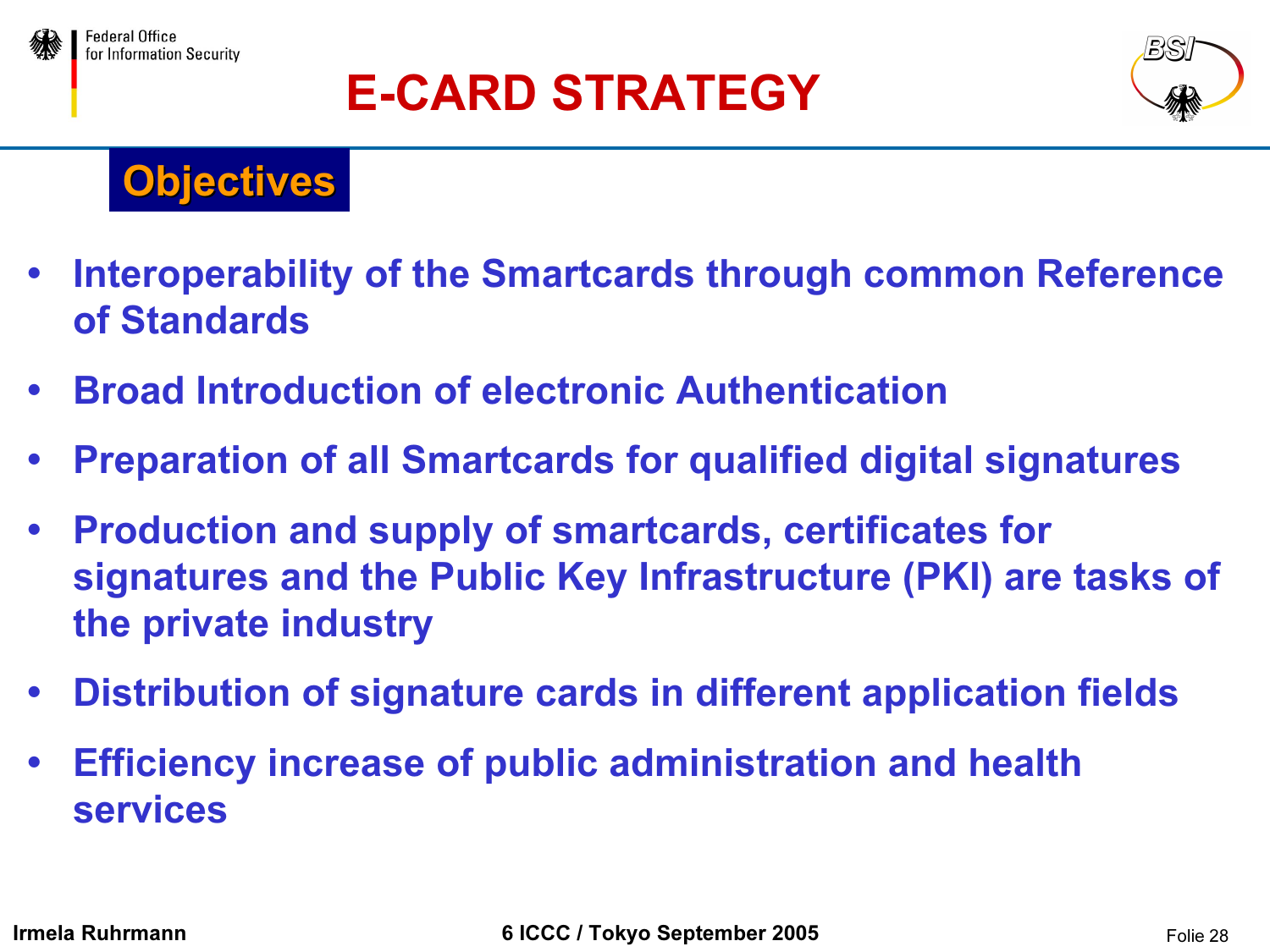





- **IT-Security Certification leads to improved Quality** of IT-Products.
- **Increasing Importance of Product Certification** with the introduction of the Common Criteria in 1999.
- CC are increasingly part of governmental acquisition policies: US-Gov't Directive, G8-CIP-Principles, EU, NATO